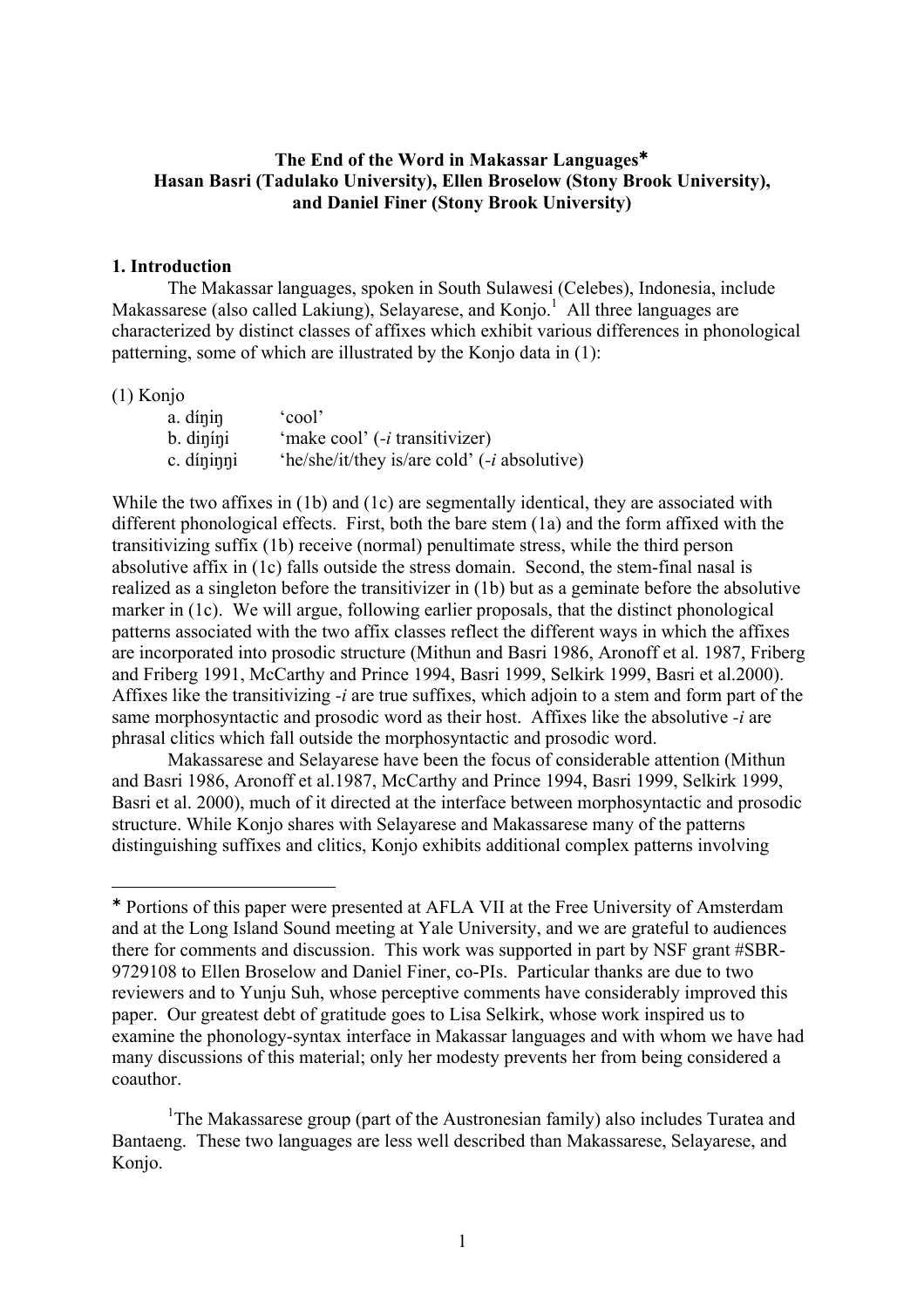gemination that are not attested in the other two languages. We will argue that the Konjo gemination data provide additional support for the analysis of the relationship between morphosyntactic and prosodic structure that has been proposed for the other two languages.

We begin with a review of the suffix/clitic contrasts in Makassarese and Selayarese, noting similarities and differences among the three languages. In section 3 we outline the Konjo gemination facts and offer an analysis of these patterns in terms of constraints making reference to right edges of prosodic words (PWds) and right edges of stems. We argue that the gemination found at the right edge of a PWd in Konjo is reminiscent of the phenomenon of intrusive [r] found in many dialects of English (McCarthy 1993).

#### **2. Suffixes vs. Clitics in Makassar Languages**

In this section we review evidence for the morphosyntactic and prosodic structure of suffixes and clitics in Makassarese, Selayarese, and Konjo. We propose an analysis of the behavior of these affixes with respect to stress, epenthesis, and the alternation of velar and glottal stop, grounded in different structures.

#### **2.1. Syntactic Behavior**

 The differing behaviors of suffixes and clitics with respect to stress and gemination, illustrated in (1), as well as the other differences in phonological behavior that will be discussed in the following sections correlate with a difference in syntactic patterning.

The class of true suffixes includes transitivizers, comparatives, and benefactives, while the class of phrasal clitics includes absolutive markers and aspectuals. While true suffixes always appear attached to a stem, phrasal clitics are mobile, generally appearing in sentential second position (Friberg 1996, Basri 1999, Finer 2000, 2002). For example, the Konjo and Selayarese absolutives appear following the verb in (2a,3a) but following the fronted prepositional phrase in (2b,3b). Interlinear glosses have been regularized, using the following abbreviations: ERG (ergative), ABS (absolutive), ITR (intransitive), TR (transitive), PREP (preposition), DEF (definite) COMP (comparative).

(2) Konjo Phrasal Clitics (Friberg 1996, Basri field notes)

- a. am-malli-ko juku? ri pasara sikarie? ITR- *buy*-2ABS *fish* PREP *market yesterday* 'You bought fish at (the) market yesterday'
- b. ri pasara-**ko** am-malli juku? sikarie? PREP *market*- 2ABS ITR*- buy fish yesterday* 'At (the) market, you bought fish yesterday'

#### (3) Makassarese (Basri field notes, 1998)

- a. am-malli-a? juku? ri pasarak-a subanni ITR-*buy*-1ABS *fish* prep *market*-DEF *yesterday* 'I bought fish at (the) market yesterday.'
- b. ri pasarak-a? am-malli juku? subanni PREP *market*-1ABS ITR-*buy fish yesterday* 'At (the) market, I bought fish yesterday'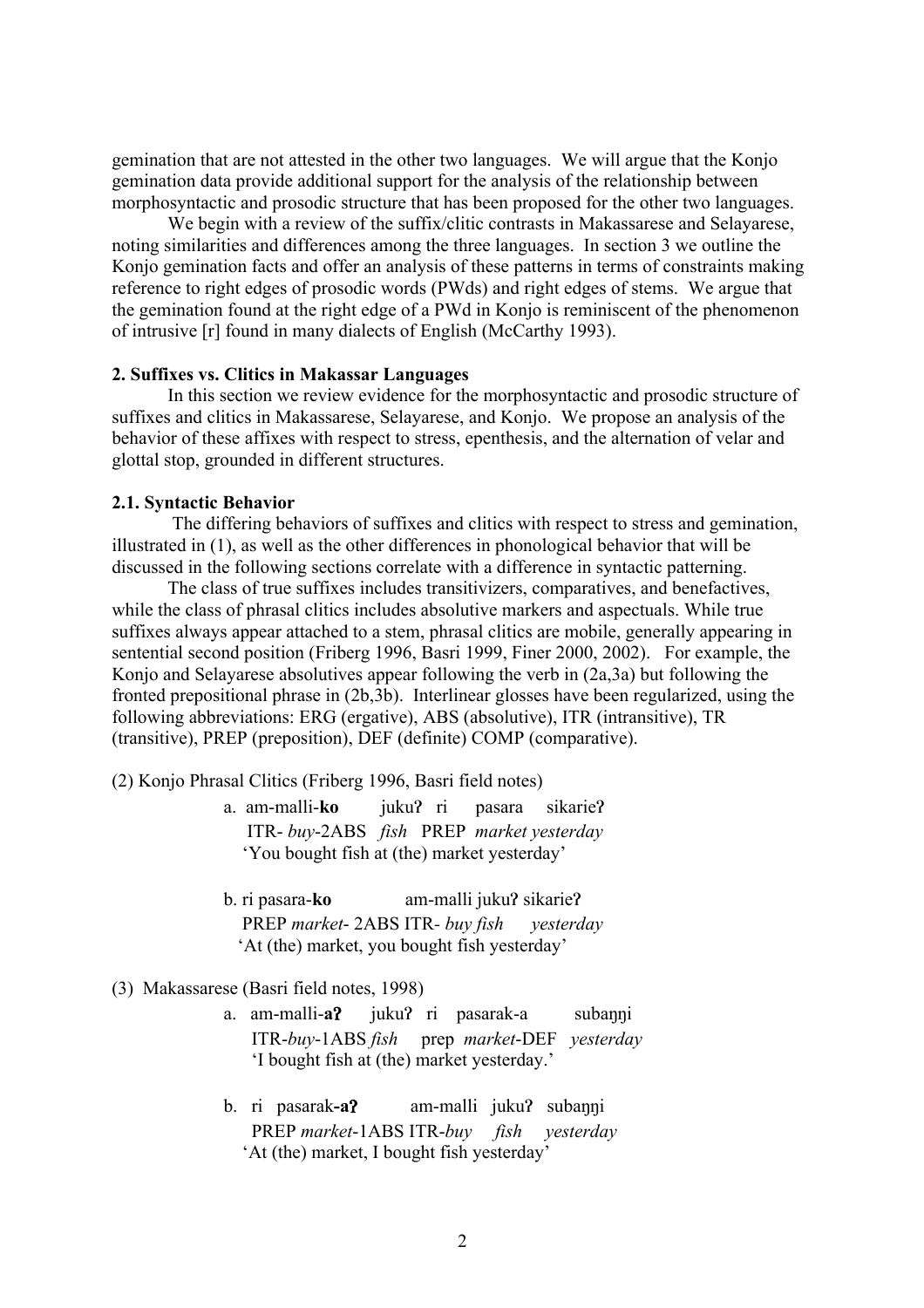Similarly, in Selayarese the second person absolutive in (3) may appear following a verb, a preposition, or an auxiliary verb:

- (4) Selayarese (Basri 1999, Finer 2002)
	- a la-taro-**i** loka-ñjo rinni 3ERG-*put*-3ABS *banana*-DEF *here* 'He put the bananas here'
	- b. rinni-**i** la-taro loka-ñjo *here*-3ABS 3ERG*-put banana-*DEF 'He put the bananas here'
	- c. minan-i rinni la-taro loka- ñjo *used to*-3ABS *here* 3ERG-*put banana*-DEF 'He used to put the bananas here'

The full list of suffixes and clitics, classified both according to their syntactic patterning (mobility for clitics, fixed position for suffixes) and their phonological patterning (inside the stress domain for suffixes, outside the stress domain for clitics), appears below:

(5) true suffixes (fixed position; inside stress domain)

| a. Selayarese:  | <i>-an</i> (comparative; benefactive) <i>-i</i> (transitivizer; plural) |
|-----------------|-------------------------------------------------------------------------|
| b. Makassarese: | -an (comparative; benefactive), $-i$ (transitivizer)                    |
| c. Konjo:       | $-\alpha\eta$ (comparative; benefactive; nominalizer)                   |
|                 | $-i$ (transitivizer; prohibitivizer; perpetualizer)                     |
|                 | $-a$ (warning)                                                          |

(6) phrasal clitics (mobile; outside stress domain)

a. Selayarese: Absolutives

*-a* (first person singular)

*-kan* (first person plural, exclusive)

*-ko* (second person singular)

*-ki* (second person honorific; first person plural, inclusive)

*-i* (third person singular; third person plural)

**Aspectuals** 

 *-mo* (used with second person, third person, first plural, excl) *-ma* (used with first person singular, first person plural, incl)

b. Makassarese: Absolutives

-a? (first person singular)

*-ko* (second person singular)

*-ki* (second person honorific; first person plural)

*-i* (third person singular; third person plural)

Aspectual: *-ma*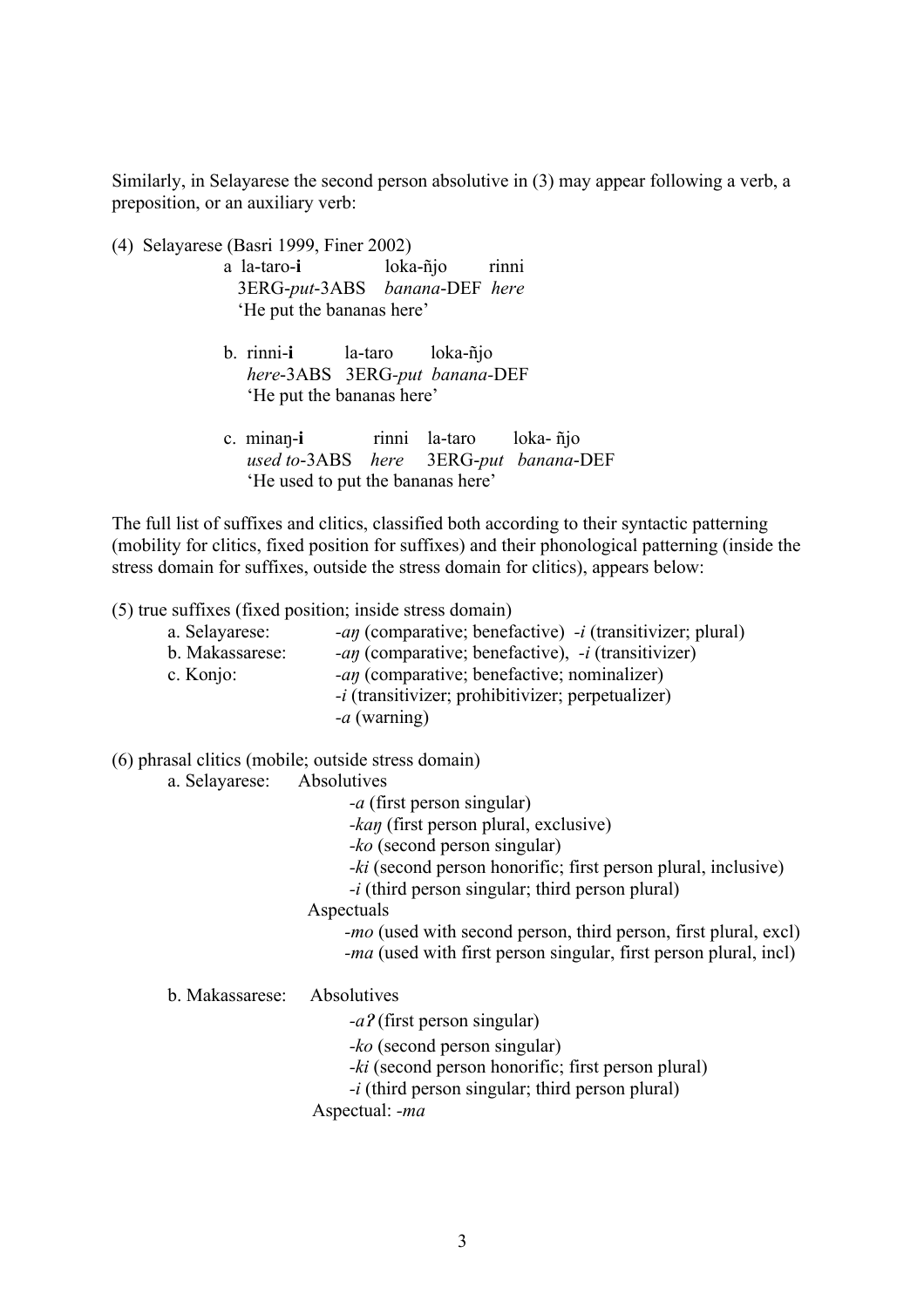c. Konjo: Absolutives *-a* (first person singular) *-ko* (second person singular) *-ki* (second person honorific) *-i* (third person) Aspectual: *-ma*

### **2.2. Prosodic Structure**

 We will assume that true suffixes attach directly to a stem to form a single morphosyntactic word, a process designated *affixation to stem* by Selkirk (1999). Phrasal clitics, in contrast, are not part of the morphosyntactic word; they constitute functional category items (FNC) which attach directly to the phonological phrase (Selkirk's (1999) *affixation to word*). Thus, a morphosyntactic word (MWord) constitutes a prosodic word (PWord), and clitics are independent of their stems in terms of both morphosyntactic and prosodic word structure. The relationship between the morphosyntactic and prosodic structures is dictated by alignment constraints such as the following, from Selkirk 1995:

### (7) Prosodic Word Alignment

Align (PWd, L/R; Lex L/R): The left/right edge of a prosodic word must be aligned with the left/right edge of a lexical category.

Exemplary structures for the Konjo forms (1b) *dinini* (*dinin* 'cool/cold' plus transitivizing suffix  $-i$ ) and (1c) *dininni* (*dinin* plus third person absolutive clitic  $-i$ ) are given below:

(8) Morphosyntactic and prosodic structure



In the following sections we will examine the behavior of suffixes and clitics with respect to a number of phonological patterns: stress, vowel epenthesis, consonant place alternations, and consonant gemination, and will argue that the different patterns exhibited by suffixes and clitics are consistent with the morphosyntactic and prosodic structures posited above.

### **2.3. Stress**

Stress in all three languages normally falls on the penultimate syllable, regardless of syllable makeup, as illustrated by data from Selayarese: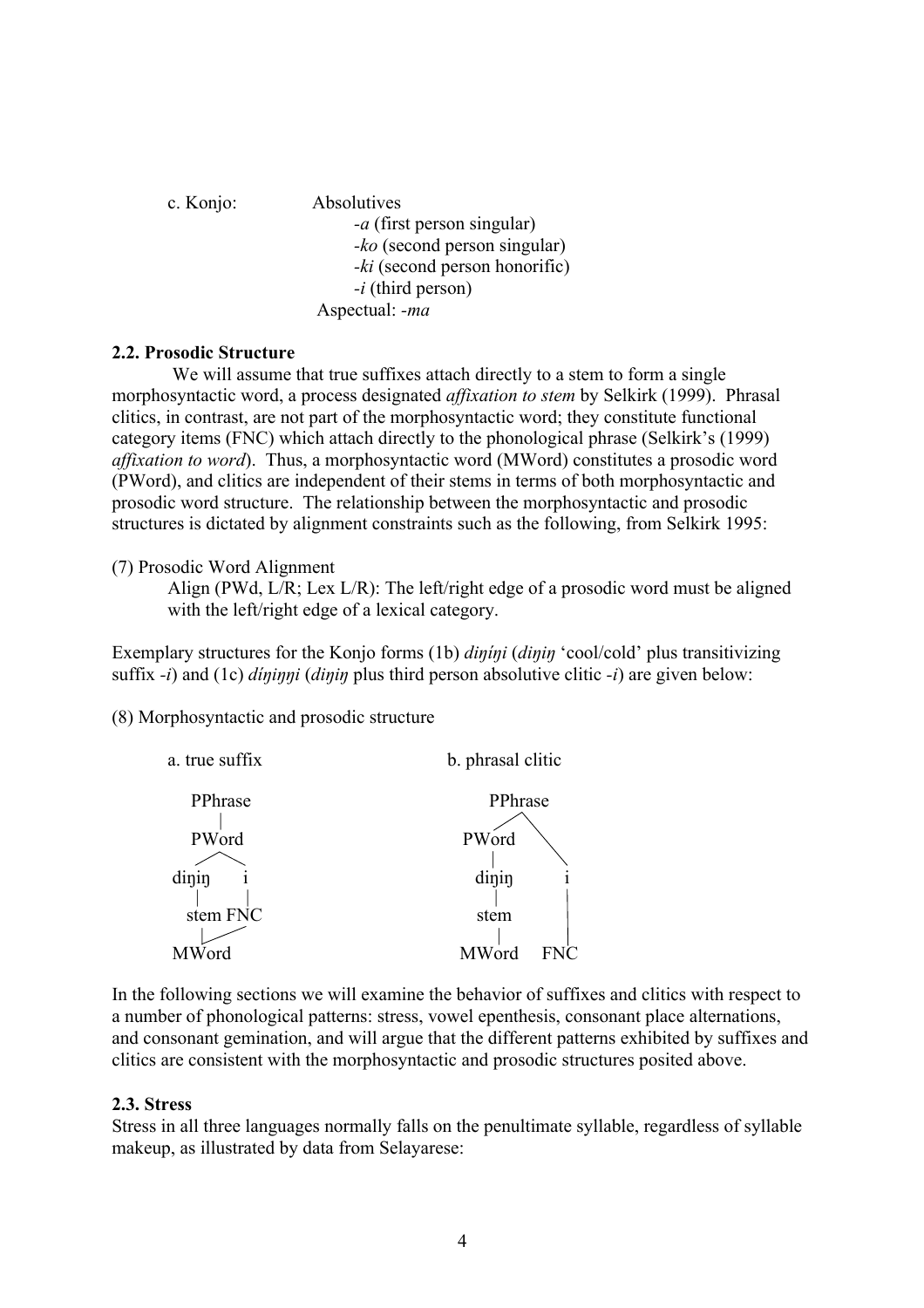### (9) Selayarese

 $\overline{a}$ 

| a. sampúlo   | 'ten'           |
|--------------|-----------------|
| b. palóla    | 'eggplant'      |
| c. balíka?   | 'arm'           |
| d. barámban  | 'chest'         |
| d. kalihára  | 'ant'           |
| e. kalumánti | 'big black ant' |
| f. katinálo  | 'fly'           |

Stress may be analyzed as the realization of a bisyllabic trochaic foot aligned with the right edge of the PWd. We assume the following constraints:

(10) a. FTBIN, FTFORM=TROCH: All feet are bisyllabic and trochaic. b. ALIGN (PWD, R, FT, R) : The right edge of a prosodic word must be aligned with the right edge of a foot.

The constraints requiring feet to be bisyllabic and trochaic are undominated in these languages. All lexical category words contain at least two syllables, and monosyllabic borrowed words are augmented to reach the bisyllabic minimum (Basri 1999, Broselow 1999, Friberg and Friberg 1991), consistent with the requirement that a lexical word must also be a prosodic word. $^{2}$ 

As mentioned above, true suffixes fall inside the stress domain while phrasal clitics fall outside it. Again, this is consistent with the claim that while the stem plus suffix combination constitutes a single prosodic word, clitics do not form a prosodic word with a preceding stem. Below, curly brackets indicate PWd edges, while parentheses indicate foot edges. Suffixes are separated from the preceding material by a dash, while clitics are preceded by  $=$ :

 $2$ Two major strategies are used to augment borrowed monosyllables, illustrated by the rendering of Bahasa Indonesia [sen] and [gol] as [sé?en] 'pliers' and [gólo] 'ball'; see Broselow 1999 for an analysis of these facts.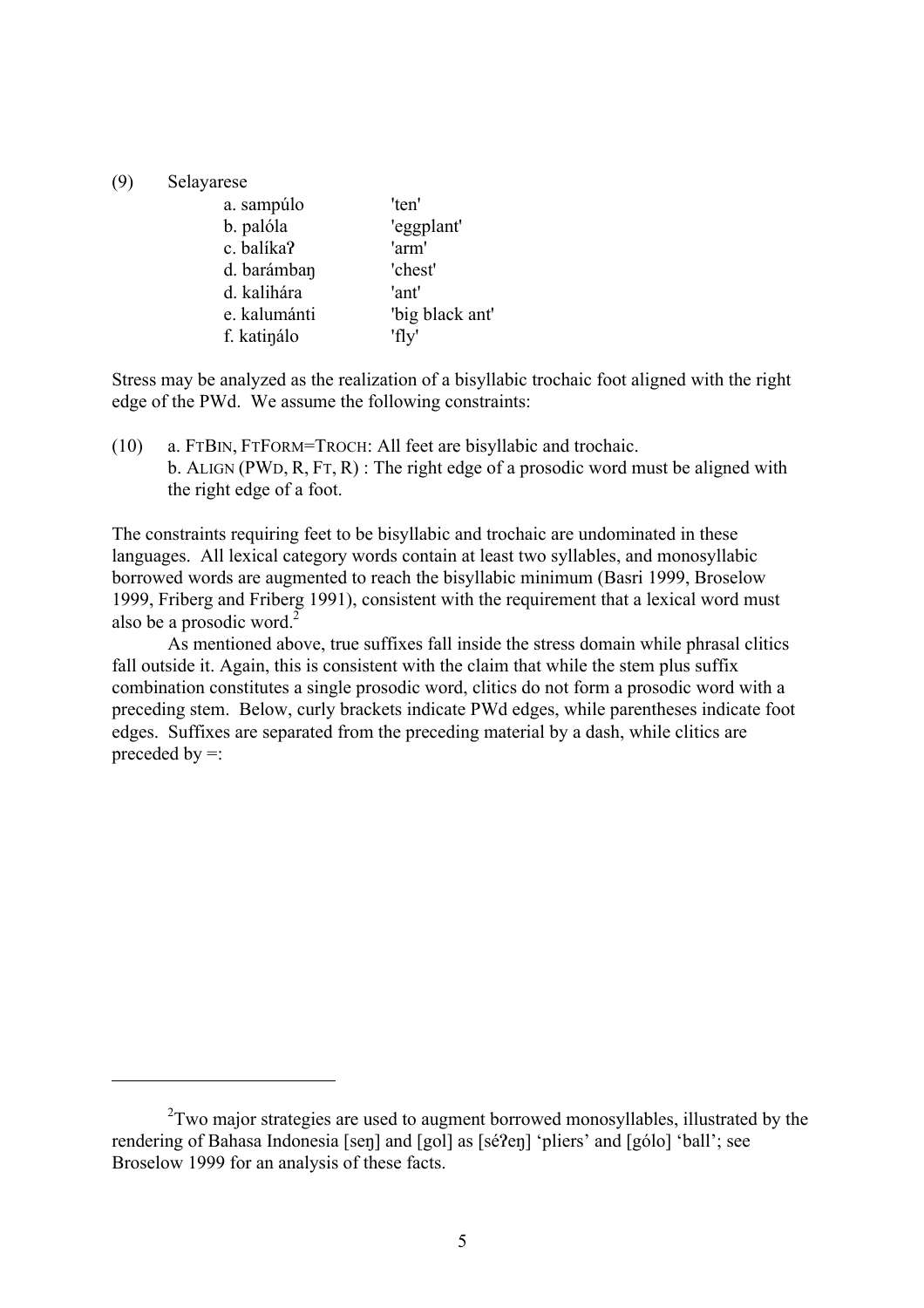| (11) | a. Selayarese<br>(bámban)<br>$bam(bán-i)$<br>$(bámbann)\}=i$                        | 'hot'<br>'make hot'               | $(-i$ TR)<br>'he is hot' $(= -i \ 3rd \text{ person ABS})$                                        |
|------|-------------------------------------------------------------------------------------|-----------------------------------|---------------------------------------------------------------------------------------------------|
|      | b. Makassarese<br>(lómpo)<br>$\text{lom}(p\acute{o}$ -an $)\}$<br>$(lómpo)$ }=ma=ko | 'big'<br>'bigger'                 | $(-a\eta \text{ COMP})$<br>'you are already big' $(=ma \text{ aspectual}, =ko 2 \text{ sg. ABS})$ |
|      | c. Konjo<br>$(háji?)^3$<br>$ha(iik-an)$<br>$(háji?)$ =a                             | 'good'<br>'better'<br>'I am good' | $(-a\eta \text{ COMP})$<br>$(=a$ ABS)                                                             |

The right PWd boundaries, represented by curly brackets, are aligned with the right edge of the bisyllabic trochaic foot that determines the location of stress. Phrasal clitics are therefore not part of the PWd containing the stem. These clitics cannot, however, constitute PWds on their own. Clitics are monosyllabic and therefore fall below the minimal word size. Furthermore, even a sequence of two clitics (as in the Makassarese example in (11b) *lómpo}=ma=ko* 'you are already big'), which could in principle support a bisyllabic foot, fails to attract stress. The absence of stress on clitic sequences is consistent with the structure posited in (8b) in which a clitic is part of the phonological phrase but not part of a prosodic word: a metrical foot must be aligned with the right edge of a prosodic word, but the clitic sequence contains no PWd edge.

### **2.4. Copy Vowel Epenthesis**

A second difference between suffixes and clitics involves the appearance of epenthetic vowels. As has been well established (Mithun and Basri 1986, Aronoff et al. 1987, Friberg and Friberg 1991, Alderete 1999b, McCarthy 1998, Broselow 1999, 2008), the final vowel of words with antepenultimate stress is epenthetic. Stems undergoing vowel epenthesis share three characteristics: they constitute the only monomorphemic words with antepenultimate rather than penultimate stress; their final syllable begins with one of the three consonants  $[r, l, s]$ ; and they end in a vowel which is identical to the vowel preceding this  $[r, l, s]$ :

(12) Selayarese r/l/s-final stems

 $\overline{a}$ 

| a. sáhala    | /sahal/      | 'profit'   |
|--------------|--------------|------------|
| b. lámbere   | /lamber/     | 'long'     |
| d. sússulu   | /sussul/     | 'burn'     |
| e. pá?risi   | $\pi$ á?ris/ | 'painful'  |
| f. mankásara | /mankasar/   | 'Makassar' |
|              |              |            |

 $3$ [j] indicates a voiced palatal stop.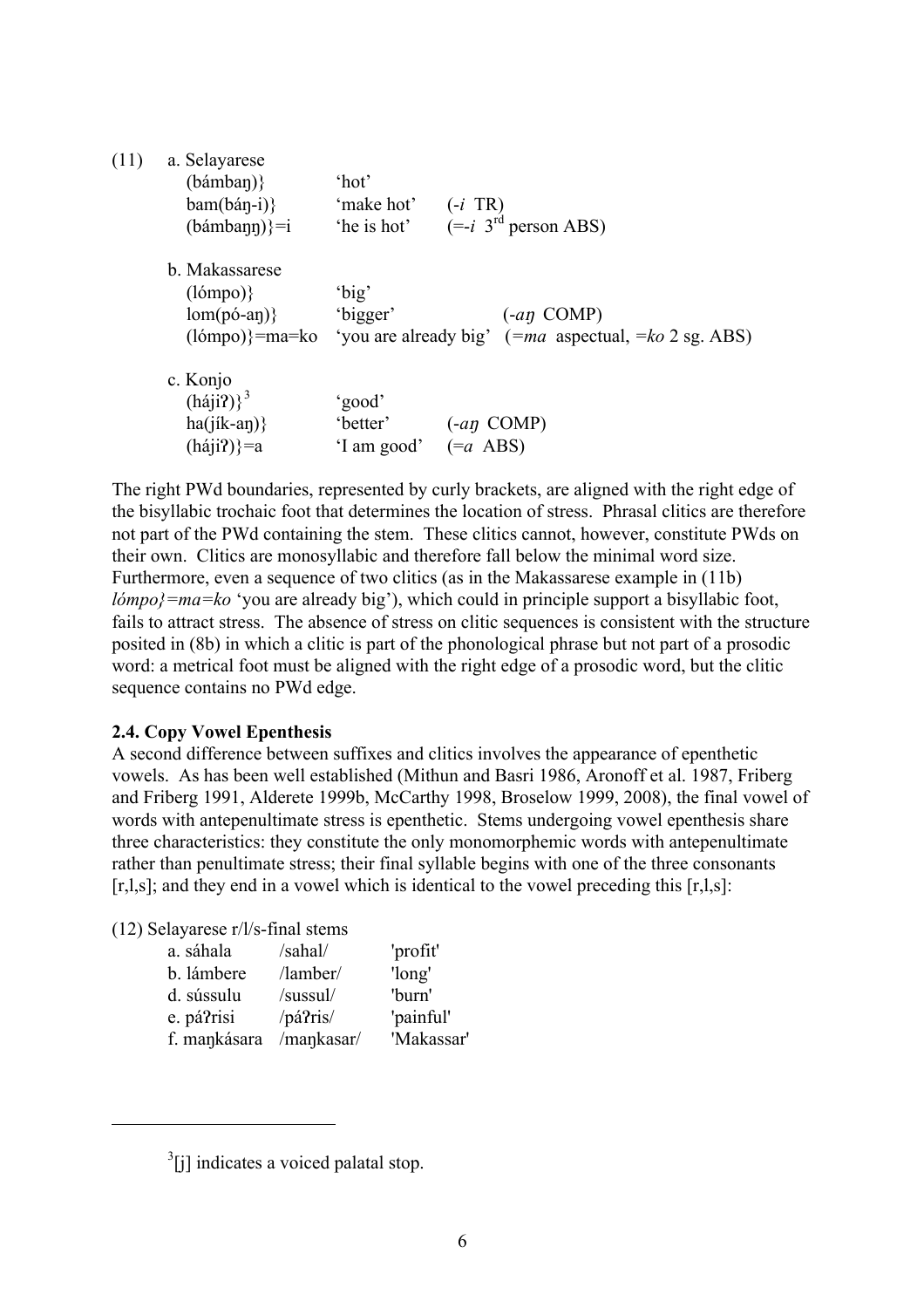Vowel epenthesis after stem-final [r,l,s] is motivated by the fact that the only permitted wordfinal codas in all three languages are velar nasal and glottal stop. (Word-internally, a coda nasal is homorganic with a following consonant, and a sequence of glottal stop-voiceless consonant is realized as gemination of the second consonant.) The restrictions on possible codas prevent stems ending in [r,l,s] from surfacing faithfully, and these stems undergo copy vowel epenthesis when the stem-final consonant would otherwise surface in coda position.4 The epenthetic status of the final copy vowel is supported by the disappearance of this vowel before a vowel-initial suffix. Lexical vowels, in contrast, remain before vowel-initial suffixes:

(13) Epenthetic vs. Lexical Vowels (Selayarese)

 $\overline{a}$ 

| a. Epenthetic vowel |             |                   |
|---------------------|-------------|-------------------|
| lámbere             | 'long'      | /lamber/          |
| lambér-an           | 'longer'    | $/$ lamber-an $/$ |
| b. Lexical vowel    |             |                   |
| tirére              | 'thirsty'   | /tirere/          |
| tireré-an           | 'thirstier' | /tirere-an/       |

In Makassarese, both a copy vowel and a word-final glottal stop are inserted in [r,l,s]-final forms. We discuss the insertion of glottal stop in section 2.5.2. Aside from this difference, the three languages repair [r,l,s]-final stems in the same manner:

| (14) | a. Selayarese:  | bótolo  | 'bottle' | /botol/ |
|------|-----------------|---------|----------|---------|
|      | b. Konjo:       | bótolo  | 'bottle' | /botol/ |
|      | c. Makassarese: | bótolo? | 'bottle' | /botol/ |

Further evidence for the analysis of forms with antepenultimate stress as derived from consonant-final stems is the fact that the presence of [r,l,s] flanked by identical vowels is a necessary but not sufficient condition for antepenultimate stress (for example, alongside Selayarese *sáhala* 'profit' (12a) we find. *sahála* 'sea cucumber'). We adopt the analysis of the connection between antepenultimate stress and word-final epenthesis suggested by Alderete (1999a, 1999b), which relies on the following constraint banning epenthetic vowels from the main stress foot:

(15) HEAD-DEP (Alderete 1999a, 1999b, see also Broselow 1999, 2008): Every vowel contained in the head foot in the output must have a correspondent in the input.

This constraint dominates ALIGN-R (PWD, FT), and therefore chooses the footing *(bóto)lo*}, in which the main foot contains only lexical vowels, over \**bo(tólo)*}, with normal penultimate stress:

<sup>&</sup>lt;sup>4</sup>See McCarthy 1998, Broselow 1999 for competing analyses of why the lexicon does not appear to contain stems ending in any consonants other than  $[\eta,2,r,l,s]$ .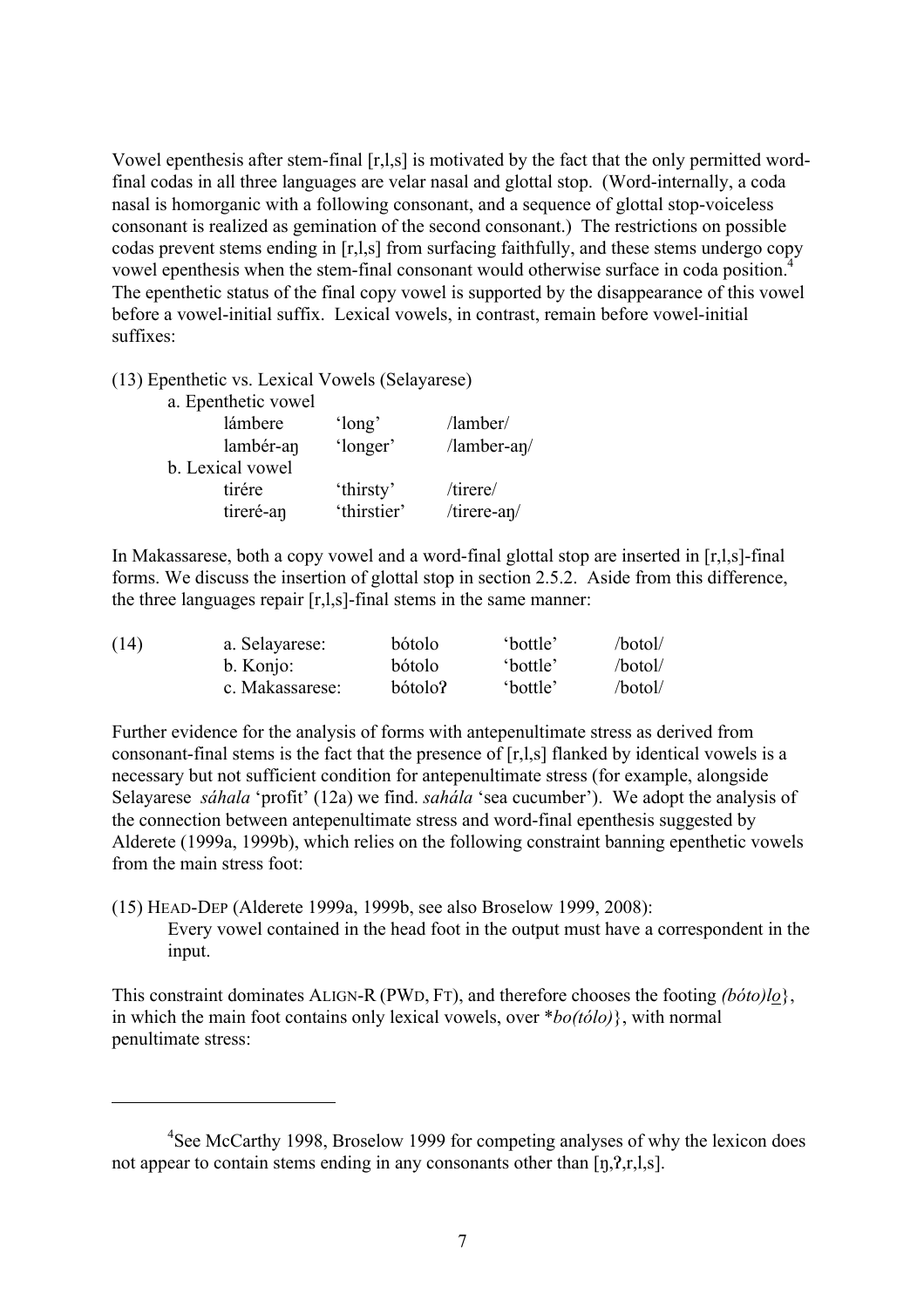(16) Stress with epenthetic vowels

| /botol/ 'bottle'                                     | FTBIN, FT TROCH | HEAD-DEP | ALIGN(PWD,R, FT, R) |
|------------------------------------------------------|-----------------|----------|---------------------|
| $a.$ bo $(tólo)$                                     |                 | ∗        |                     |
| $\blacktriangleright$ $\blacktriangleright$ (bóto)lo |                 |          | ∗                   |

The interesting feature of copy vowel epenthesis for the purposes of this paper involves the behavior of [r,l,s]-final stems before true suffixes and clitics. In all three languages, an epenthetic vowel is present before a clitic, even when the clitic begins with a vowel. Below we provide data from Selayarese and Konjo, postponing discussion of the parallel Makassarese data to the following section:

(17) Selayarese

| a. lámbusu}       | 'straight'      | $( /$ lambus $/ )$ |
|-------------------|-----------------|--------------------|
| b. lambús-an $\}$ | 'straighter'    |                    |
| c. lámbusu}=a     | 'I am straight' |                    |

#### (18) Konjo

 $\overline{a}$ 

| a. jámmara}         | 'dirty'       | $\frac{1}{\gamma}$ (/jamar/) |
|---------------------|---------------|------------------------------|
| $b.$ jammárr-i $\}$ | 'make dirty'  |                              |
| c. jámmara}= $i$    | 'he is dirty' |                              |

The gemination of [r] before the transitivizing suffix in Konjo is discussed in section 3. The question we focus on at this point is why vowel epenthesis is found in (17c) and (18c), when [r,l,s] could simply be syllabified as onsets to the following clitic-initial vowel (that is, why (17c) and (18c) are not realized as *\*lambus-a* and *\*jammar-i*, respectively.<sup>5</sup>

To account for this, we adopt the suggestion of Selkirk (1999) that a set of Output-Output constraints (Benua 1995) demands identity between the isolation form of a morphosyntactic word and all its surface exponents (that is, forms containing the same syntactic features). The retention of the epenthetic vowel in the preclitic form is due to the following constraint:

(19) O-O(WORD)MAX(V): Where two strings *S* and *S'* are in an O-O<sub>Mword</sub> correspondence relation and *S* is the base and *S'* is the affiliate of that correspondence relation, a vocalic segment *s'* belonging to *S'* must have a vocalic segment to which it corresponds in *S*.

<sup>&</sup>lt;sup>5</sup>An alternative analysis would prevent syllabification of  $[r, l, s]$  as onset to a clitic by banning syllabification which crosses a PWd boundary, although constraints banning such syllabification would need to be ranked so as to allow cases discussed below in which syllabification across PWd boundaries does take place. We will not pursue this approach here.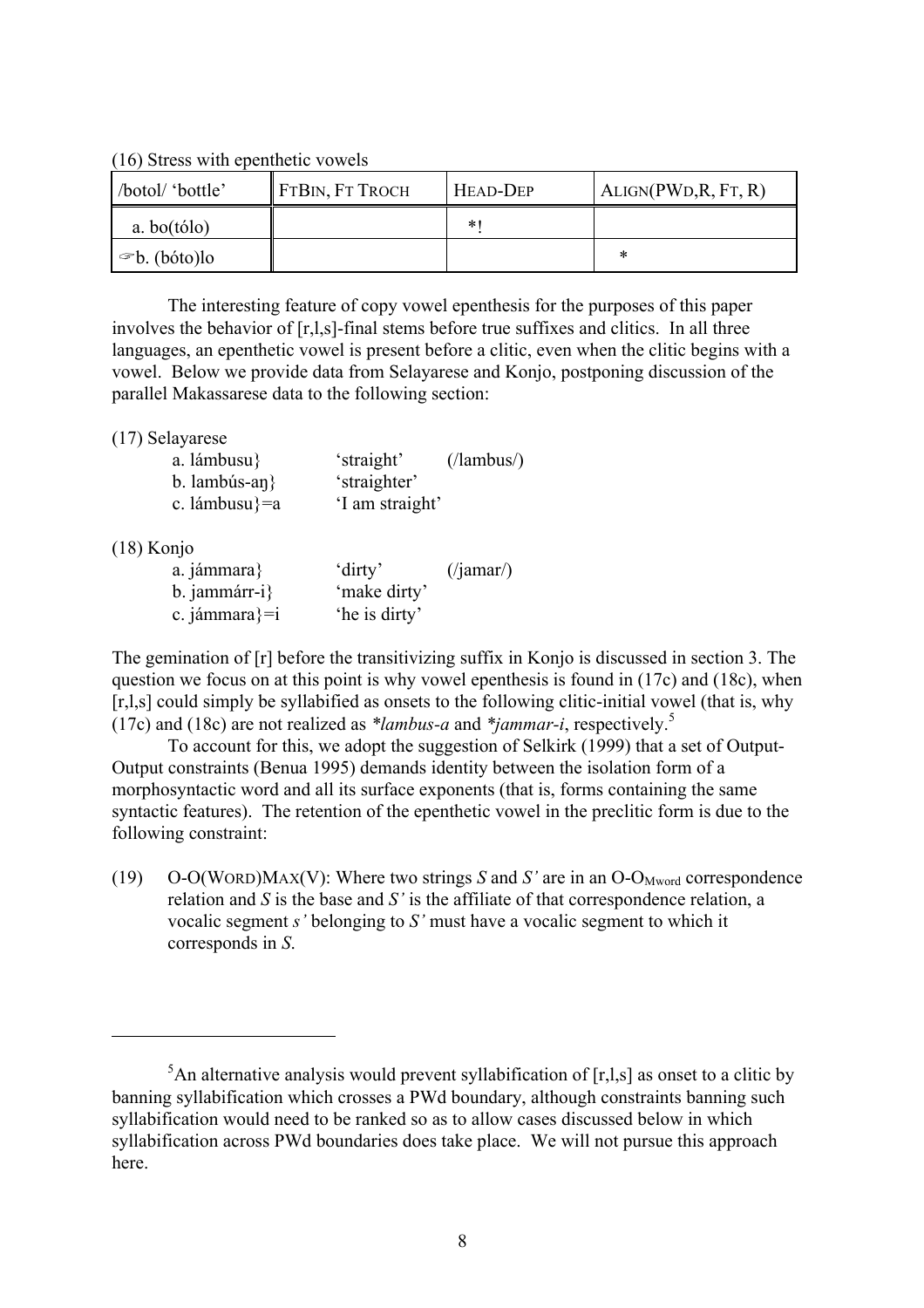The epenthetic vowel is necessary in the base form to prevent [r, l, s] from surfacing in coda. This vowel therefore appears in the base-plus-clitic forms as well:<sup>6</sup>

| (20) Selayarese: stem plus clitic |  |  |  |
|-----------------------------------|--|--|--|
|-----------------------------------|--|--|--|

| $\lambda$ lambus $\lambda$ = a                           | $\ast$ [r,l,s]CODA | $O-O(WORD)MAX(V)$ | $Dep(V)$ |
|----------------------------------------------------------|--------------------|-------------------|----------|
| a. lambus $\vert_{\text{Wd}} = a$                        |                    | $\ast$            |          |
| $\mathbf{a} \in \mathbf{b}$ . lambusu] <sub>Wd</sub> = a |                    |                   |          |

In contrast, no epenthetic vowel appears with true suffixes, as the output-output constraint is irrelevant in this case:

### (21) Selayarese: stem plus suffix

| $\lambda$ lambus-an $\lambda$            | $\ast$ [r,l,s]CODA | $\overline{O-O(WORD)MAX(V)}$ | DEF(V) |
|------------------------------------------|--------------------|------------------------------|--------|
| $\mathcal{F}$ a.lambus-an] <sub>Wd</sub> |                    |                              |        |
| b. lambusu-an $\vert_{\text{Wd}}$        |                    |                              | $\ast$ |

The identity between the isolation form and the preclitic form (as opposed to the presuffixal form) supports the claim that a stem-suffix sequence constitutes a single morphosyntactic (and therefore prosodic) word, in contrast to a stem-clitic sequence.

# **2.5. Velar Stop-Glottal Stop alternation**

### **2.5.1. Lexical Glottal Stop**

A third diagnostic for suffix vs. clitic involves the alternation between velar and glottal stops. Recall that codas are limited to velar nasal and glottal stop. In all three languages, a stemfinal glottal stop surfaces as [k] before a true suffix:

(22) a. Selayarese:

 $\overline{a}$ 

| bákka?}<br>bakká <b>k</b> -an}                           | 'big'<br>'bigger'  |
|----------------------------------------------------------|--------------------|
| b. Konjo<br>háji?<br>$hajik-an$                          | 'good'<br>'better' |
| c. Makassarese<br>$b$ áji $P$ }<br>$b$ ají <b>k</b> -an} | 'good'<br>'better' |

<sup>&</sup>lt;sup>6</sup>For convenience, we assume that copy vowel epenthesis involves insertion of an additional vowel slot, violating DEP(V). Under an alternative view, presented in Kitto and de Lacy 1999, copy vowel epenthesis involves copying of a base vowel, violating INTEGRITY. Nothing in our arguments hinges on this distinction.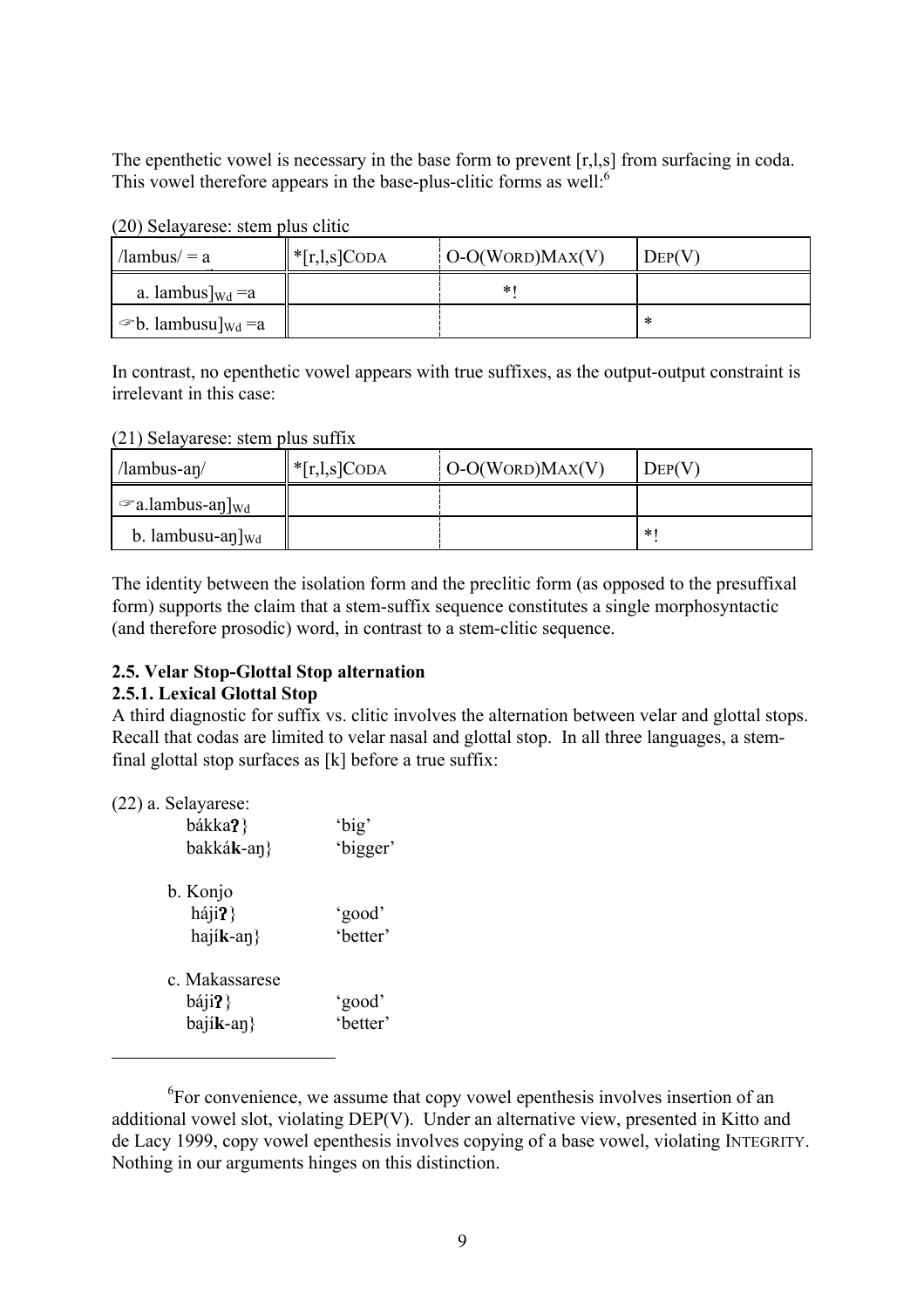This alternation reflects a distributional restriction of glottal stop to coda and velar stop to onset position.<sup>7</sup> We will assume that this alternation is motivated by the following constraints:<sup>8</sup>

(23) a. ONSET: Syllables must have onsets.

b. \*[?]ONSET: Glottal stops cannot occur in syllable onset.

The complementary distribution of glottal stop and [k] breaks down in one context, however; in Selayarese and Konjo, final glottal stop is retained before a phrasal clitic:

| (24) | a. Selayarese:      |             |
|------|---------------------|-------------|
|      | bákka?}             | 'big'       |
|      | bakká <b>k</b> -an} | 'bigger'    |
|      | bákka?}=a           | 'I am big'  |
|      | b. Konjo            |             |
|      | háji?               | 'good'      |
|      | hají <b>k</b> -an}  | 'better'    |
|      | háji?}=a            | 'I am good' |
|      |                     |             |

In contrast, Makassarese maintains the prohibition on glottal stops in all prevocalic contexts, before both suffixes and clitics:

(25) Makassarese

 $\overline{a}$ 

| báji?            | 'good'      |
|------------------|-------------|
| $b$ ajík-an $\}$ | 'better'    |
| $b$ ájik}=a?     | 'I am good' |

We assume that in Makassarese, the surfacing of the stem-final consonant as glottal stop is an effect of the constraints ONSET and \*[?]ONSET, which together force the stem-final consonant into onset position, where it is realized as the legal onset [k]. In Selayarese and Konjo, where glottal stop surface before clitics, some other constraint must override either ONSET or \*[!]ONSET. We follow Selkirk 1999 in viewing the retention of glottal stop in preclitic forms as another reflection of the mandate for identity between all exponents of morphosyntactic words containing the same syntactic features, expressed in the following constraint:

 $7$ In all three languages, intervocalic glottal stop is possible in some monomorphemic words when the flanking vowels are identical (e.g. Konjo *te ?en* 'tea', Friberg and Friberg 1991). In the three languages in question, subminimal foreign CVC words are generally adapted as CV?VC, with insertion of glottal stop and a copy vowel (Broselow 1999).

 ${}^{8}$ This is a special case of the constraints posited by Basri (1999), Parker (2001), and Smith (2002) requiring onset consonants to have a specified place feature.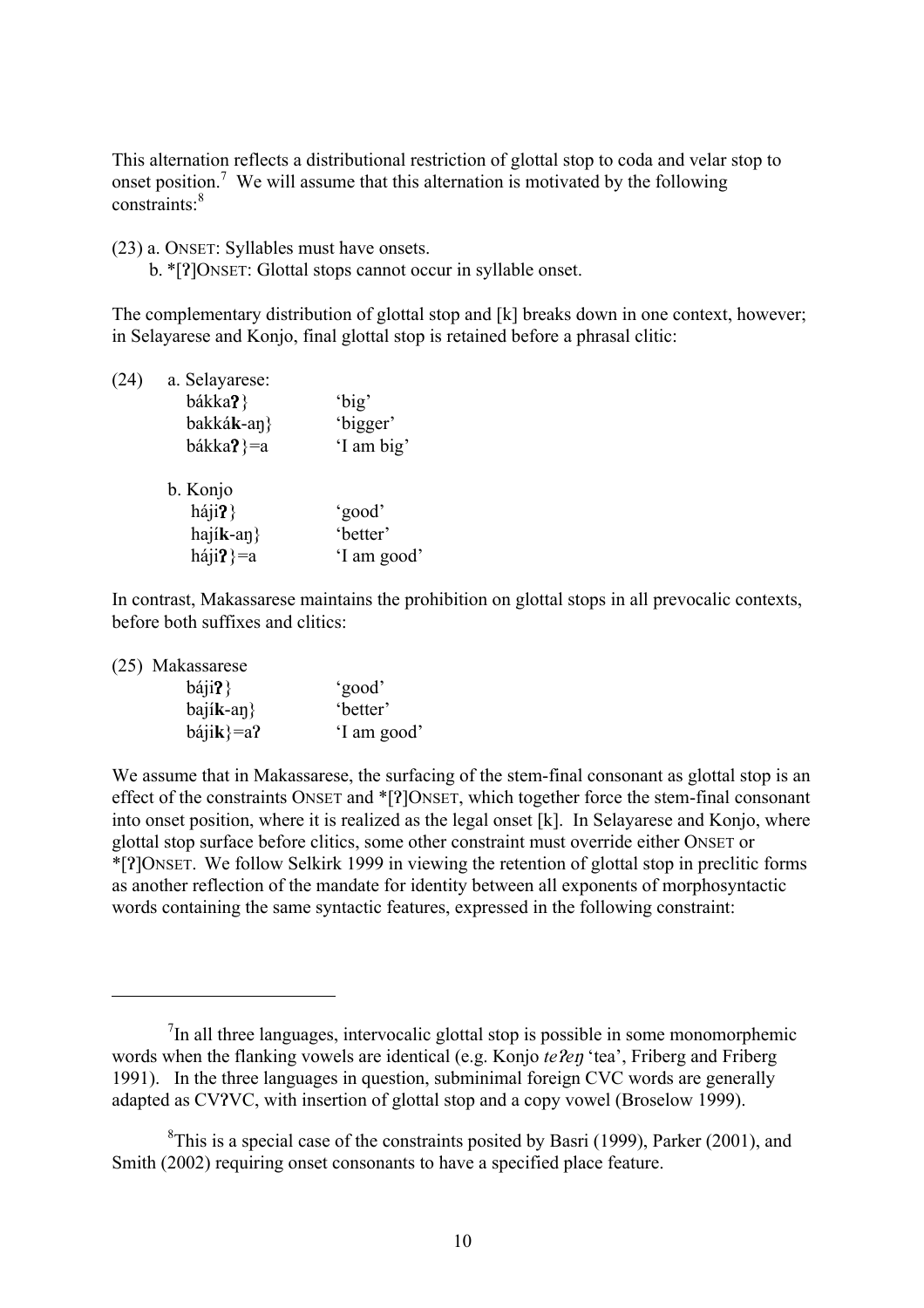(26) O-O(WORD)IDENTPLACE(CONS) (Selkirk 1999): Where two strings *S* and *S'* are in an O-OMword correpondence relation and *S* is the base and *S'* is the affiliate of that correspondence relation, a consonantal segment *s'* belonging to *S'* must be identical in place feature composition to the segment *s* to which it corresponds in *S*.

In Makassarese, this constraint is ranked too low to force correspondence between the basic and derived forms:

(27) Makassarese

| $/b$ aji?/ = a?<br>$good + 1st ABS \text{ clitic}$<br>base: [báji?] | $*$ [?] ONSET | <b>ONSET</b> | O-O(WORD)IDENTPLACE(CONS) |
|---------------------------------------------------------------------|---------------|--------------|---------------------------|
| $\infty$ a. báji .k=a?                                              |               |              | ∗                         |
| $b.$ báji.?=a?                                                      | $*$ (         |              |                           |
| c. $báji? = a?$                                                     |               | $*1$         |                           |

In Selayarese and Konjo, however, the output-output constraint must be ranked high enough to force glottal stop to surface even before a vowel-initial clitic. Whether the glottal stop surfaces as a coda (violating ONSET) or as an onset to the following clitic (violating \*[!]ONSET) depends on the relative ranking of these constraints:

# (28) Konjo, with ranking  $\frac{1}{2}$ [?]ONSET >> ONSET

| $/haji? = a$<br>$good + 1st ABS clitic$<br>base: [háji?] | O-O(WORD)IDENTPLACE(CONS) | $*$ [?] ONSET | <b>ONSET</b> |
|----------------------------------------------------------|---------------------------|---------------|--------------|
| a. háji.k=a                                              | *1                        |               |              |
| $b. \hbox{háji.}$ ?=a                                    |                           | $\ast$        |              |
| $\infty$ c. háji?. = a                                   |                           |               | $\ast$       |

(29) Konjo, with ranking  $\text{ONSET} \gg \text{*[7]ONSET}$ :

| $/haji?$ + a<br>$\left[ good + 1st ABS \text{ clitic}\right]$<br>base: [háji?] | O-O(WORD)IDENTPLACE(CONS) | <b>ONSET</b> | $*$ [?] ONSET |
|--------------------------------------------------------------------------------|---------------------------|--------------|---------------|
| a. háji.k-a                                                                    | $\ast$ (                  |              |               |
| $\infty$ b. háji.?-a                                                           |                           |              | $\ast$        |
| c. háji?. -a                                                                   |                           | $\ast$       |               |

At this point we do not have evidence to determine the full rankings of the onset-related constraints, though we will return to this question in section 3.3.3. In either case, the output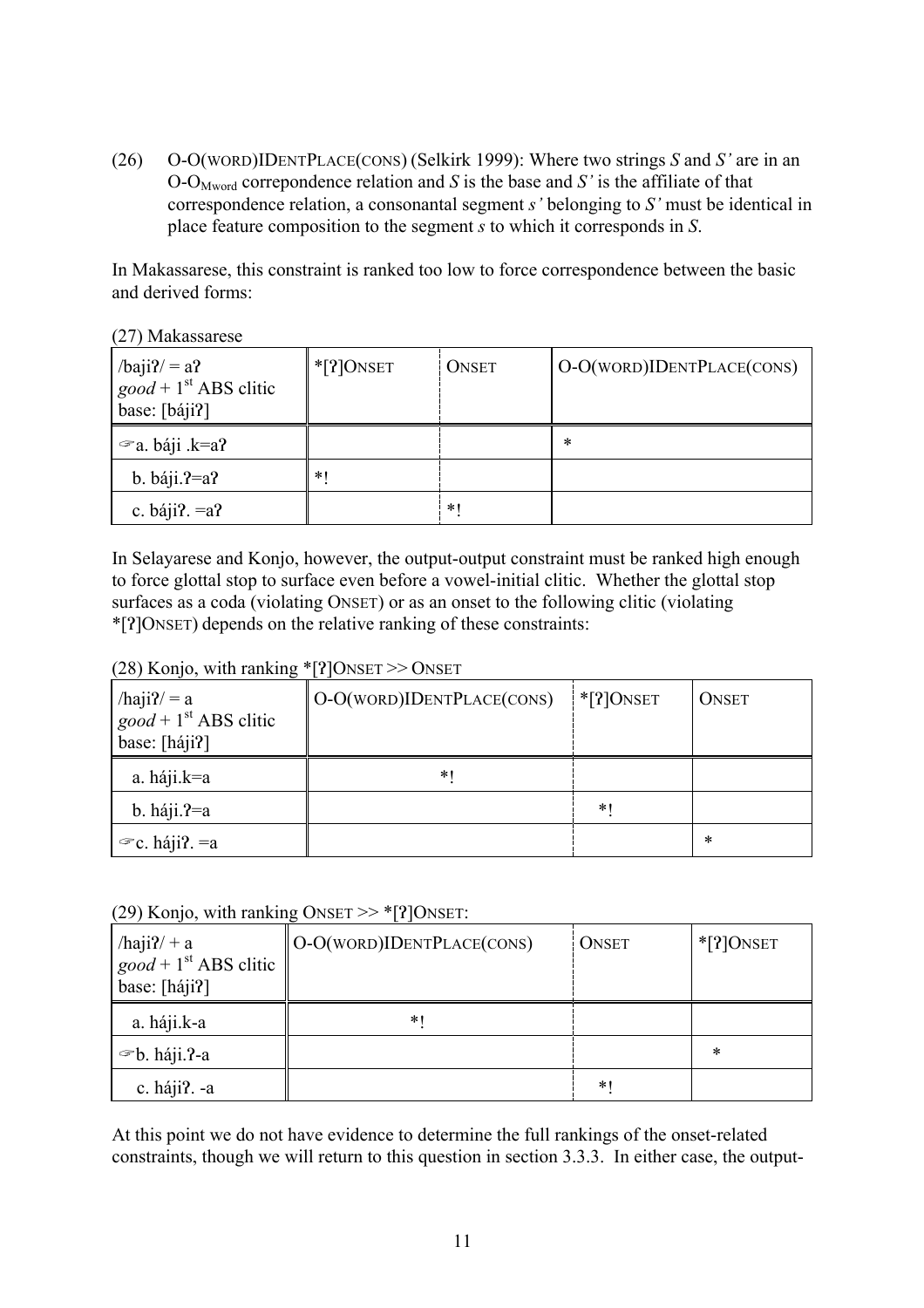output constraint is ranked highly enough in Selayarese and Konjo to preserve a stem-final glottal stop before clitics but not before true suffixes:

(30) Rankings

a. Makassarese: \*[?]ONSET, ONSET>> O-O(WORD)IDENTPLACE b. Selayarese, Konjo:  $\overline{O-O(WORD)I}$ DENT $P LACE \geq \times$ \*[?] $\overline{O}$ NSET and/or  $\overline{O}$ NSET

### **2.5.2. Epenthetic Glottal Stop**

In 2.4 we saw that whereas a copy vowel is inserted after stems ending in [r,l,s] in all three languages, Makassarese additionally inserts a glottal stop following the copy vowel (Aronoff et al. 1987, McCarthy and Prince 1994); cf. *bótolo* 'bottle' in Selayarese and Konjo, *bótolo*! 'bottle' in Makassarese). In Makassarese an epenthetic glottal stop, like a lexical glottal stop, is realized as [k] before a vowel, whether that vowel is contained in a suffix or a clitic:

| (31) | Makassarese               |                         |                |
|------|---------------------------|-------------------------|----------------|
|      | rántasa $\}$              | 'dirty' (stem /rantas/) |                |
|      | rantás-an $\}$            | 'dirtier'               |                |
|      | rántasa $\mathbf{k}$ }=a? | 'I am dirty'            | $(*rantás}=a)$ |
|      |                           |                         |                |

Makassarese glottal stop epenthesis was analyzed by McCarthy and Prince (1994) as an effect of a constraint which requires prosodic words to end in a consonant. Makassarese, unlike Selayarese and Konjo, ranks this constraint above DEP(C), which forbids consonant insertion:

(32) Presence vs. Absence of Epenthetic Glottal Stop

a. Constraints

FINAL-C: A prosodic word must end in a consonant.

DEP(C): Any consonant in the output must have a correspondent in the input.

b. Rankings

| Selayarese, Konjo: | $Der(C) \gg \text{FinAL-C}$        |
|--------------------|------------------------------------|
| Makassarese:       | $\text{FINAL-C} \gg \text{Dep}(C)$ |

The epenthetic glottal stop appears in Makassarese only after stems ending in [r,l,s] – that is, stems that undergo vowel epenthesis – while stems that end in a vowel underlyingly do not undergo glottal stop epenthesis, even though they violate FINAL-C. McCarthy and Prince ascribe the failure to epenthesize a consonant after vowel-final stems to a constraint ALIGN-STEM-RIGHT which requires the right edge of a stem to be coterminous with the right edge of a syllable. We will assume a slightly different version of this constraint, a categorical Anchor constraint rather than a gradient alignment constraint:

(33) ANCHOR-RIGHT (STEM, SYLLABLE): The segment at the right edge of the (morphosyntactic) stem must be at the right edge of a syllable.

Glottal stop epenthesis after a vowel-final stem would violate the Anchor constraint. Stems ending in [r,l,s], however, can never satisfy this constraint, as [r,l,s] cannot surface in coda position: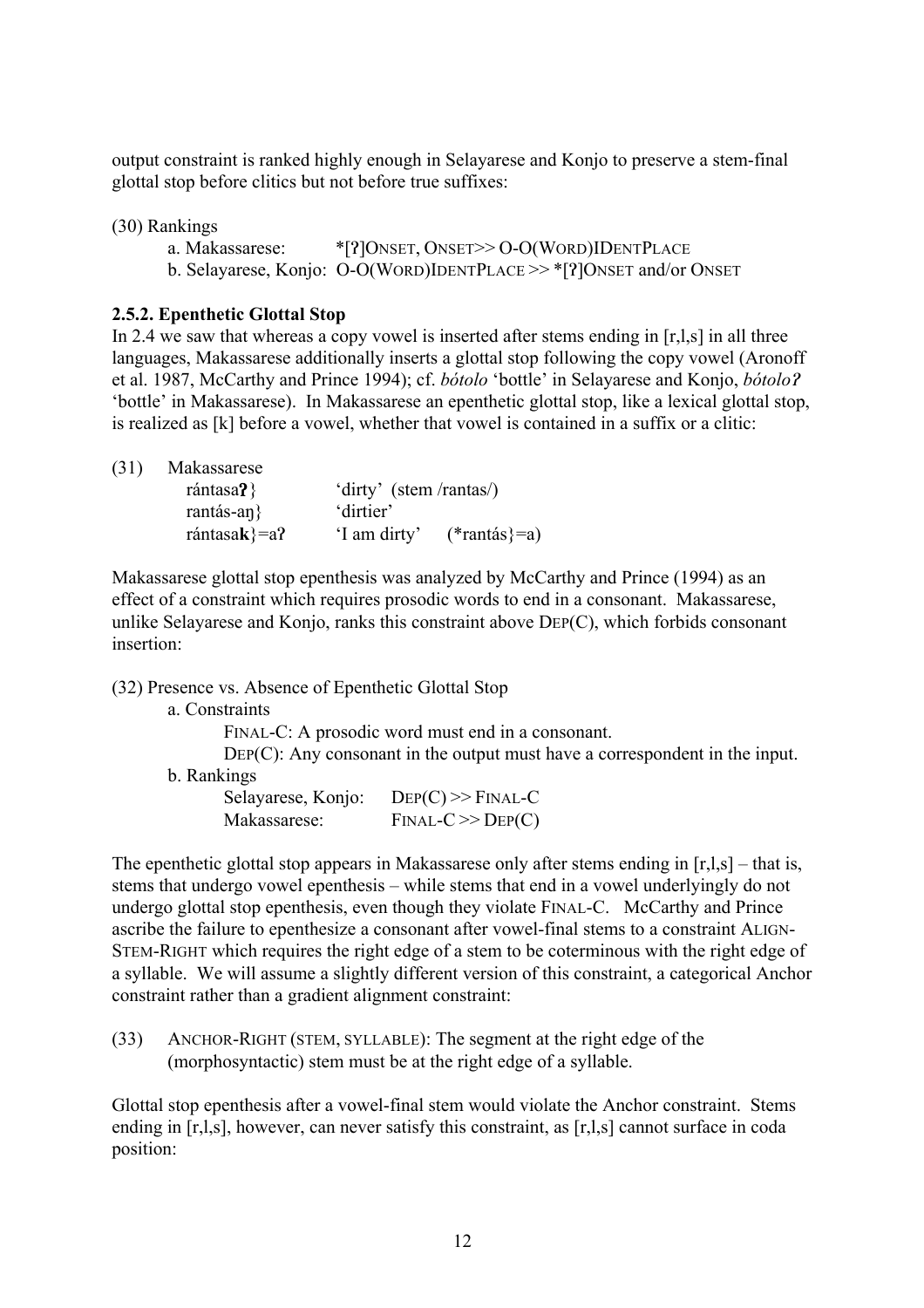|                                        | ANCHOR-RIGHT (STEM, SYLLABLE) | FINAL-C | $\text{Dep}(C)$ |
|----------------------------------------|-------------------------------|---------|-----------------|
| vowel-final stem:<br>/batu/ 'boat'     |                               |         |                 |
| $\infty$ a. batu                       |                               | $\ast$  |                 |
| b. batu?                               | $*1$                          |         | *               |
| $[1]$ -final stem:<br>/botol/ 'bottle' |                               |         |                 |
| a. botolo                              | $\ast$                        | $*1$    |                 |
| $\infty$ b. botolo?                    | $\ast$                        |         | *1              |

(34) Makassarese epenthetic glottal stop

Epenthetic glottal stop appears in a second context, reduplication. All three languages prefix a bisyllabic reduplicant to express notions such as diminutive or lack of intensity or seriousness (Basri 1999). A stem of two syllables is copied in its entirety, as in Makassarese *batu-batu* 'small stones' (Aronoff et al. 1987, McCarthy and Prince 1994). However, the upper limit of two syllables on reduplicants forces incomplete copying of longer bases. In all three languages, incomplete copying is associated with the appearance of a glottal stop at the right edge of the reduplicant, as in *bala*?*-baláo* 'toy rat.' McCarthy and Prince (1994) point out that incomplete reduplication provides a second context in which the constraint demanding that the right edges of stems be coterminous with the right edges of syllables cannot be satisfied, allowing  $FINAL-C$  to be decisive.<sup>9</sup> We will see in the next section that FINAL-C and ANCHOR-R(STEM,SYLL) are also instrumental in accounting for Konjo gemination.

### **2.6. Summary**

 $\overline{a}$ 

This section has outlined three diagnostics for true suffixes vs. phrasal clitics: stress, copy vowel epenthesis, and the velar stop-glottal stop alternation. In the following section we will consider additional diagnostics involving consonant gemination which are specific to Konjo.

### **3. Konjo Gemination**

Konjo exhibits two phenomena which are not attested in either Selayarese or Makassarese. The first, dubbed *n-gemination* by Friberg and Friberg (1991), affects velar nasals followed by clitics. The second, Friberg and Friberg's *A-gemination*, affects consonants followed by true suffixes but not clitics. We will argue that these two gemination processes are responses to two previously motivated constraints, each dictating a relationship

<sup>&</sup>lt;sup>9</sup>While neither Selayarese nor Konjo inserts glottal stop after [r,l,s]-final stems, these languages do have epenthetic glottal stop in incomplete reduplicants. We can account for this difference by assuming that in Selayarese and Konjo, the constraint FINAL-C outranks DEP(C)B-R, which demands that any segment contained in the reduplicant also be contained in the base.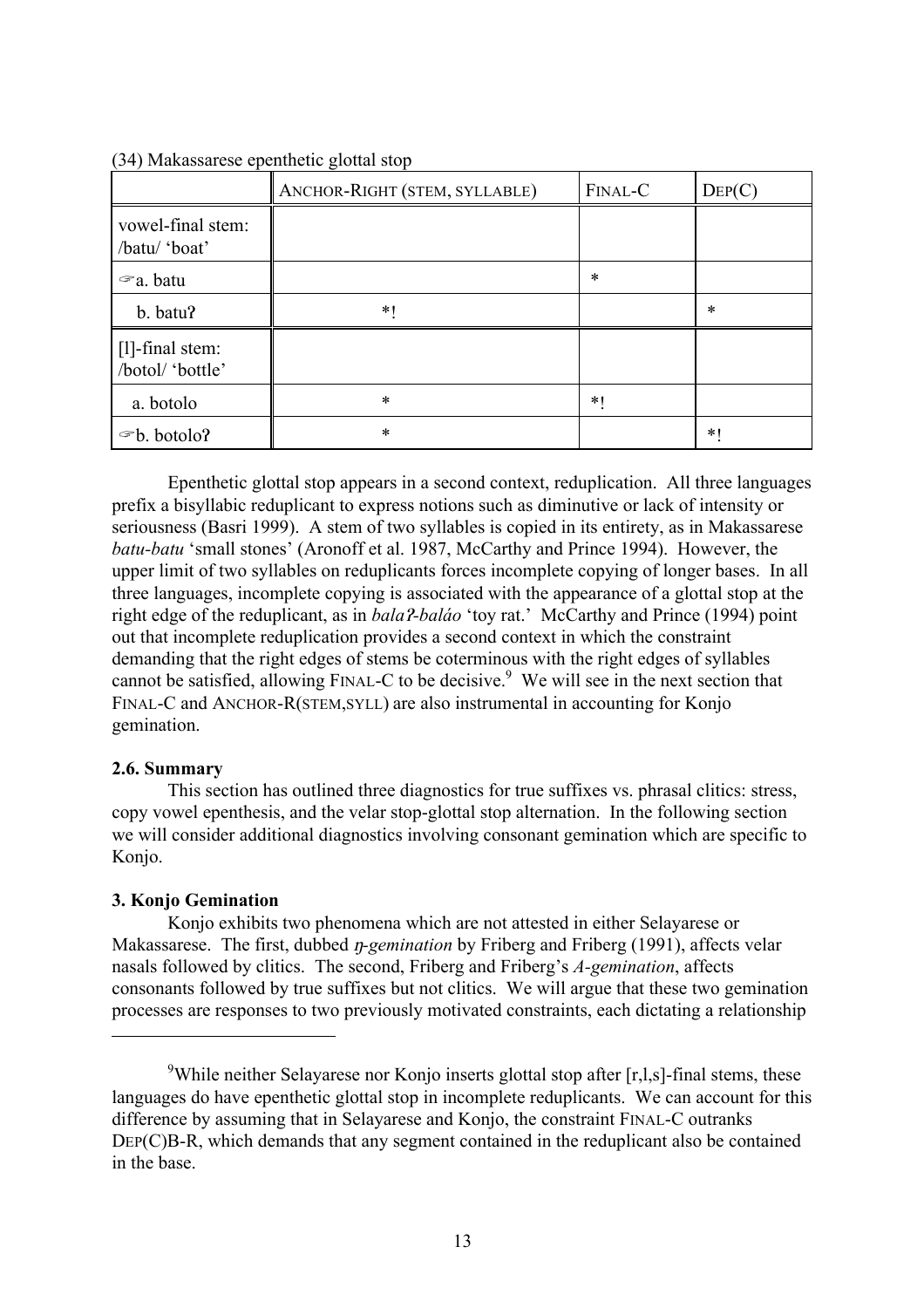between morphosyntactic and phonological structure. Gemination at the right edge of the prosodic word (n-gemination) is motivated by the FINAL-C constraint, while PWd-internal Agemination is motivated by the constraint ANCHOR-RIGHT(STEM,SYLLABLE).

Our investigation of Konjo gemination is indebted to Friberg and Friberg's (1991) lucid and insightful discussion of this phenomenon. Examples in the following sections are taken from Hasan Basri's (1998) field notes or from Friberg and Friberg (1991).

#### 3.1. Overview: Konjo n-Gemination and A-Gemination

The process of  $\eta$ -gemination is illustrated in (29), where the final nasal of the stem *dinin* 'cool' surfaces as a singleton before the transitivizing suffix in (29a) but as a geminate before the phonologically identical absolutive clitic in (29b):

| $(35)$ n-gemination: stem-final C       |                                           |
|-----------------------------------------|-------------------------------------------|
| a. dinín-i 'cool (something)' $(-i$ TR) | b. dining=i 'it is cold' =- <i>i</i> ABS) |
| $\alpha$ $\alpha$                       | $\alpha$ { $\alpha$                       |
|                                         |                                           |
| $i \eta - i$                            | $i \quad \eta = i$                        |

Again, the curly brackets in (35) indicate the right edge of the prosodic word, as indicated by stress on the penultimate syllable within the PWd.

Velar gemination is not limited to stem-final consonants. The final nasal of the comparative/benefactive/nominalizing suffix *an* also geminates in a pre-clitic environment:

 $(36)$  n-gemination:

 $\overline{a}$ 

a. din  $\{ \text{min} \}$ =i 'he is colder (than)' *cool/cold* -COMP= 3rd ABS

b. paka-dinin-ann $\rangle$ =a 'cool it for me' imperative- *cool/cold*-benefactive=1<sup>st</sup> ABS

In contrast, A-gemination applies only to consonants followed by a true suffix: to undergo Agemination, a consonant must be stem-final and must be followed by a vowel within its own PWd. Friberg and Friberg identify a third condition that must be met: a geminating consonant must be preceded by the vowel  $[a]$ :<sup>10</sup>

- (37) a. A-Gemination (Friberg and Friberg 1991)  $\{\text{tar} \land \text{in} \}$  'make (something) sharp' *sharp*-TR
	- b. failure of A-Gemination after vowel other than [a] (Friberg and Friberg 1991)  $d$ inin-i} 'make (something) cold' *cool/cold*-TR

 $10$ As discussed below, Basri found that his informants are no longer bound by this condition.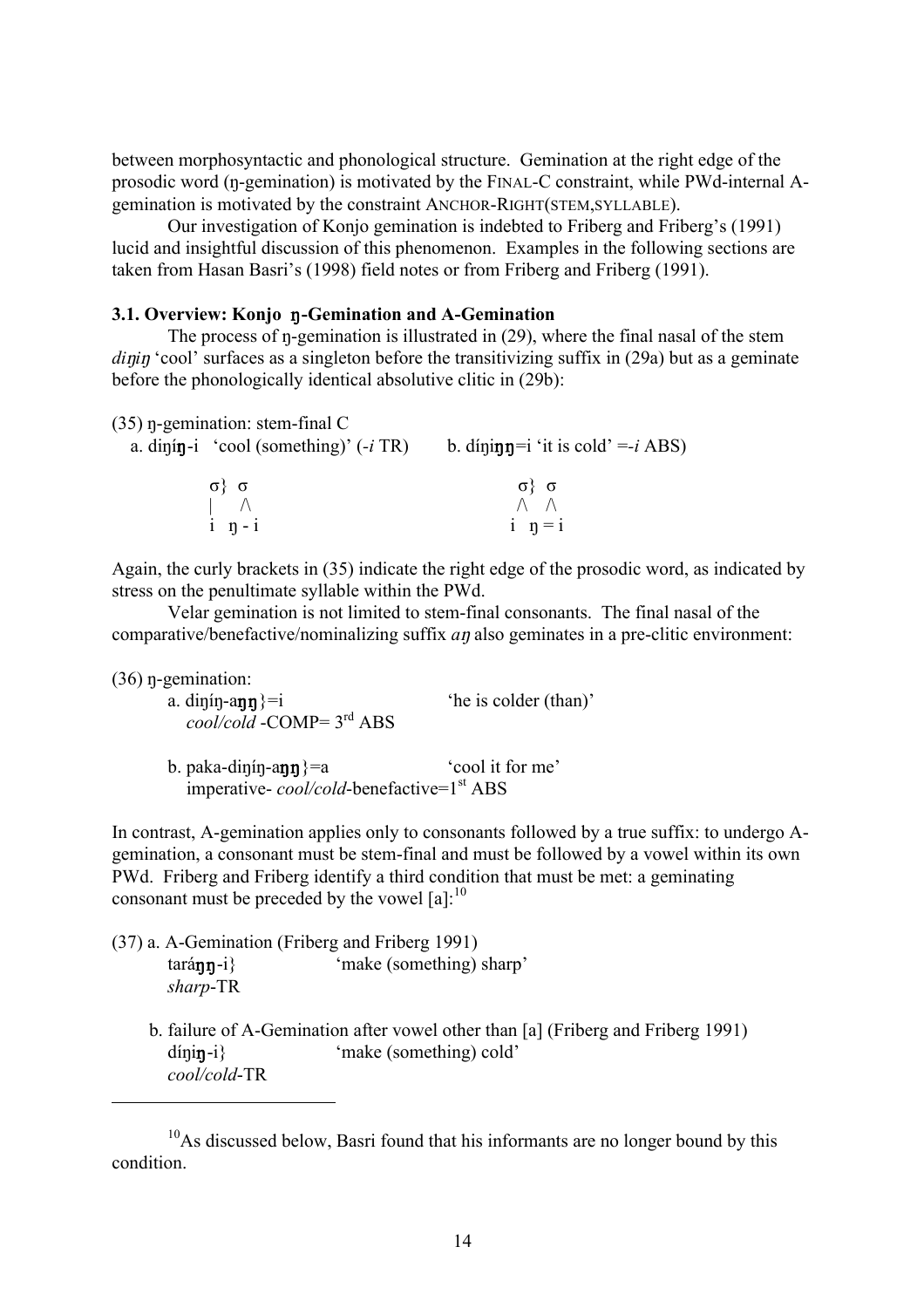Both gemination processes may apply in a single form. In (38), the true suffix (the benefactive  $-an$  provides the context for A-gemination of the final consonant of the stem /taran/, while the clitic (absolutive  $=a$ ) provides the context for n-gemination of the PWdfinal consonant.

(38) Both n-gemination and A-gemination (Friberg and Friberg 1991)  $pak$ a-taránn-ann $\} = a$  'sharpen it for me' imperative-*sharp*-benefactive=1<sup>st</sup> ABS

The [a] before the geminate surfaces as a schwa, a fact we will return to below.

While n-gemination is limited to velar nasals, any stem-final consonant is subject to A-gemination in the proper context. Recall that Konjo, like Selayarese and Makassarese, exhibits a regular alternation between glottal stop in coda position and [k] in onset. With stem-final glottal stops, gemination is accompanied by change in place:

(39) a. A-gemination before true suffix lumpá**kk**-i} 'jump (on something)' (stem /lumpa?/) *jump*-TR

 b. No A-gemination before a clitic  $lúmpa$ ?}=i 'he jumps' *jump*=3rd ABS

For Friberg and Friberg's (1991) speakers, A-gemination of glottal stop, like that of velar nasal, is limited to post-[a] context:

(40) Failure of A-gemination following vowel other than [a] (Friberg and Friberg 1991) hají**k**-i} 'make good' (stem /haji?/) *good*-TR

> teké**k**-an} 'to carry on saddle / load carried on saddle' (stem /teke?/) *carry on saddle*-Nominalizer

The remaining stem-final consonants, [r,l,s], also surface as geminate following [a] and preceding a true suffix. Recall that stems ending in [r,l,s] undergo epenthesis of a copy vowel. This epenthetic vowel surfaces both when the word is final, and when it is followed by a clitic. However, no copy vowel is inserted when the [r,l,s] is followed by a suffix vowel, and it is in precisely this position that [r,l,s] may undergo A-gemination, as in (41b):

| (41) | A-gemination: Stem /ajar/ 'teach' |                   |
|------|-----------------------------------|-------------------|
|      | a. ann-ájara}=i                   | 'he teaches'      |
|      | TR-teach= $3^{rd}$ ABS            |                   |
|      | $b.$ ajárr-i}                     | 'teach (someone)' |
|      | teach-TR                          |                   |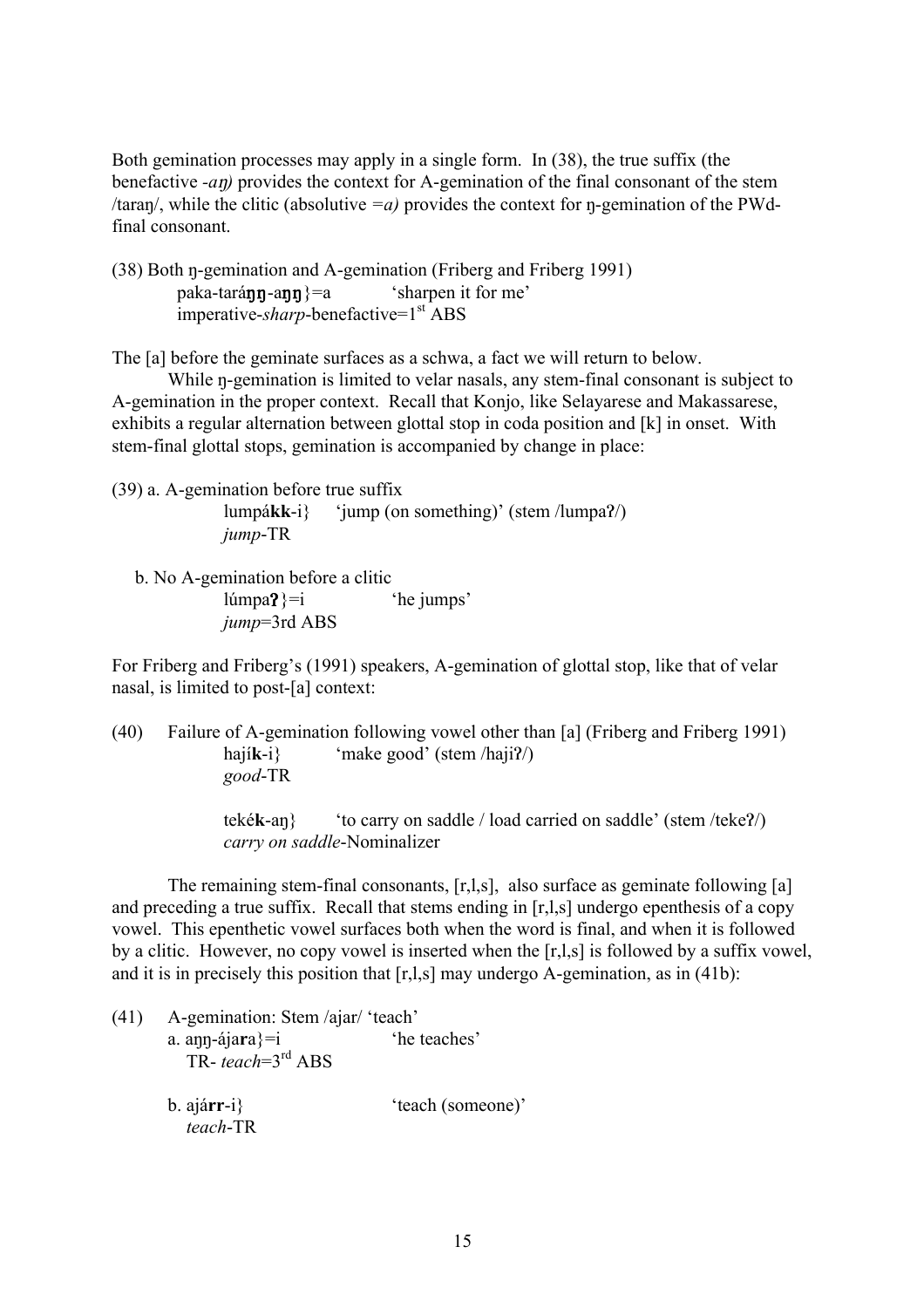Again, A-gemination may fail to apply if the preceding vowel is other than [a], as in Friberg and Friberg's (1991) example *áko báňju? baňjúl-i* 'don't joke around'(root /baňjul plus transitivizer).<sup>11</sup> This restriction appears, however, to be on the road to extinction; Friberg and Friberg (1991) report a tendency for younger speakers to generalize pre-suffixal gemination to other vowel contexts, and the first author of this paper found that gemination was common regardless of the quality of the preceding vowel, so long as the other conditions were met.

It is tempting to ascribe A-gemination to the presence of a stressed vowel preceding the geminate, since addition of a suffix places the stem-final syllable in penultimate (stressed) position. (Recall that because clitics fall outside the stress domain, a bisyllabic stem preceding a clitic is stressed on its initial rather than its final syllable.) However, Friberg and Friberg (1991) anticipate and dismiss this argument, pointing out that A-gemination occurs even when the addition of two true suffixes moves stress to the right of the geminating consonant, as in (42b):

(42) A-gemination following unstressed vowel (Friberg and Friberg 1991):

- a. áko} {kapá**ll-**i} 'don't make (something) too thick' (stem /kapal/) neg *thick*-TR
- b. áko} {kapa**ll-í-?i**} 'don't make (everything) so thick' neg *thick*-TR-perpetualizer

### **3.2. Interim Summary: Conditions for Gemination**

The following chart summarizes the conditions for the two gemination processes in Konjo:

(43) Summary: Conditions for Gemination (preliminary description)

- a. n-Gemination applies to a velar nasal that is
	- i. before a clitic, and
	- ii. followed by a vowel.
- b. A-Gemination applies to any consonant that is

i. before a suffix, and

ii. preceded by [a] (for some speakers).

In the following two sections we will develop an analysis of Konjo gemination, addressing the questions of the motivation for the two gemination processes, as well as for the contextual restrictions on each process.

#### **3.3. n-Gemination: FINAL-C Effect**

 $\overline{a}$ 

#### **3.3.1. English intrusive [r] as FINAL-C Effect**

As discussed in section 2.5.2, the appearance of epenthetic glottal stop at the right edge of [r,l,s]-final stems in Makassarese has been analyzed (McCarthy and Prince 1994) as an effect of the FINAL-C constraint, which requires prosodic words to end in a consonant.

<sup>&</sup>lt;sup>11</sup>Friberg and Friberg (1991; 92) also note additional constraints on A-gemination: "a preceding nasal-stop sequence and a glottal-voiced stop sequence (those perceived as /bb dd jj gg/ by native speakers) override any doubling effect, though there are counterexamples."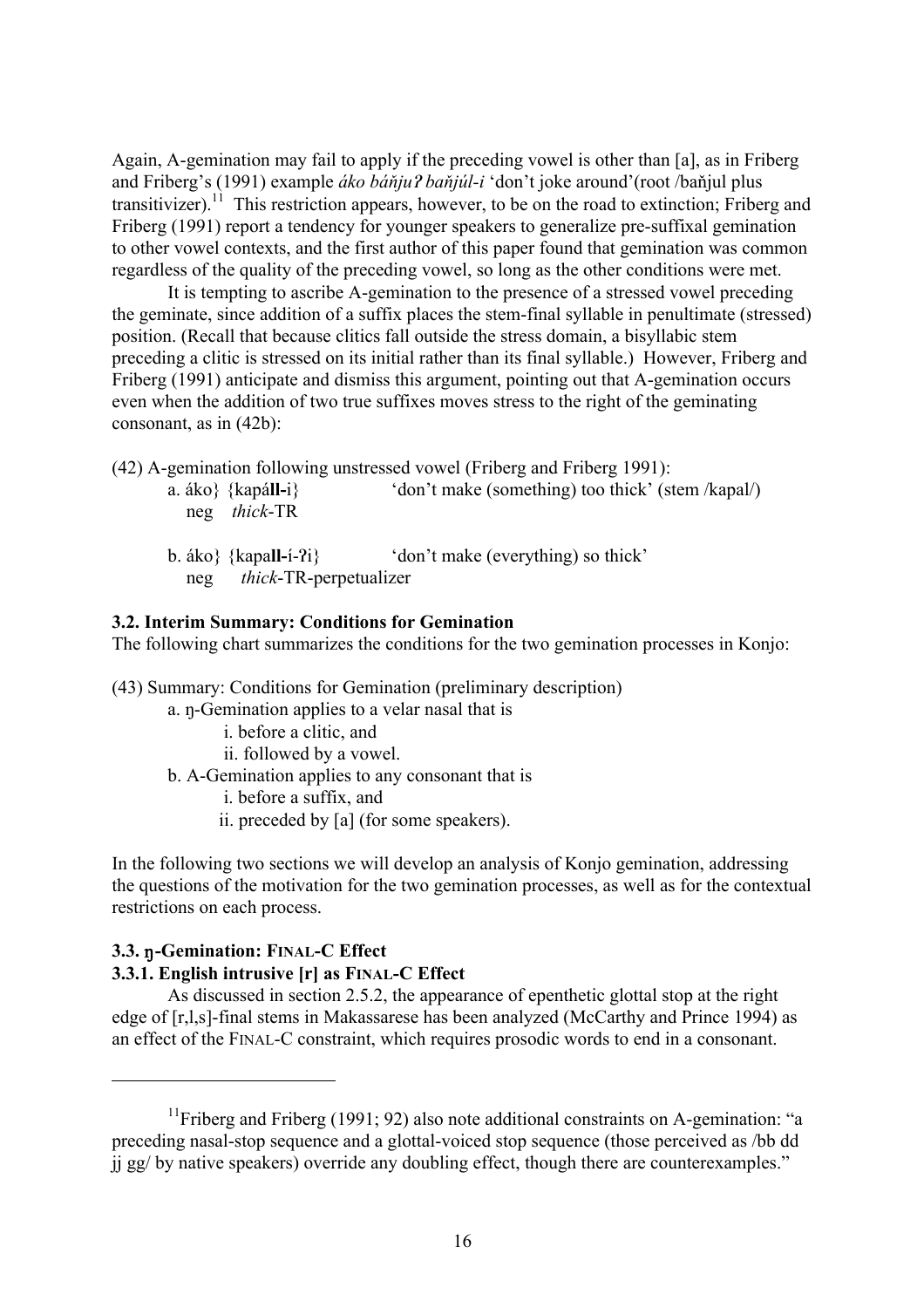FINAL-C is also responsible, according to McCarthy (1993), for the appearance of intrusive  $[r]$  in a number of dialects of English. We will argue that the conditions for  $\eta$ -gemination parallel those for intrusive [r]. We begin by briefly reviewing McCarthy's analysis of intrusive [r].

As is well known, many English dialects typically ban [r] from syllable coda (e.g., *He put the tuna down* and *He put the tuner down* will be homophonic, with no [r] in 'tuner'). Some r-dropping dialects also show an intrusive [r] following word-final [a, a,  $\sigma$ ], as in *He put the tuna[r] away*, which is pronounced in McCarthy's Eastern Massachusetts dialect as homophonic with *He put the tuner away*. McCarthy notes that this intrusive [r] appears only intervocalically, where, he argues, it is ambisyllabic (associated both with coda and with the following onset). This ambisyllabicity protects intrusive [r] from the prohibition on coda [r] that leads to the loss of [r] in, e.g., *tuner down*. However, the intervocalic context is necessary but not sufficient for the appearance of the intrusive [r], which typically appears only when the first vowel is contained in a lexical category word:

(44) Grammatical context for intrusive [r] (McCarthy 1993)

a. intrusive [r] after LEX The tuna [r] is... b. No intrusive [r] after FNC \*I'm gonna [r] eat.

Appealing to Selkirk's (1984) insight that in English, lexical word edges are isomorphic with prosodic word edges, McCarthy ascribes intrusive [r] following lexical words (like *tuna*) to FINAL-C, which requires a PWd to end in a consonant. In contrast, a function word (such as *gonna*) is not subject to FINAL-C, since in English function words attach directly to the phonological phrase, much like the Makassarese, Selayarese, and Konjo phrasal clitics.<sup>12</sup>

|                        | FINAL-C | $\text{Dep}(C)$ |
|------------------------|---------|-----------------|
| /tuna is/              |         |                 |
| $a.$ tuna} is          | $*1$    |                 |
| $\infty$ b. tuna r} is |         | $\ast$          |
| /gonna eat/            |         |                 |
| $\infty$ a. gonna eat} |         |                 |
| b. gonna $r$ eat}      |         | $*1$            |

(45) Intrusive [r] at PWd boundary (McCarthy 1993)

 $\overline{a}$ 

 $12$ The requirement that the lefthand context of r-intrusion must contain one of the vowels  $[a,a,a]$  stems from the fact that other English vowels are diphthongal ([ii, ej, uw, ow]) and therefore contain their own consonantal elements. In McCarthy's analysis, [r] is inserted; however, Gick (1999) argues that schwa actually contains an underlying consonantal gesture which is normally attenuated in final position; see Broselow 2005 for further discussion.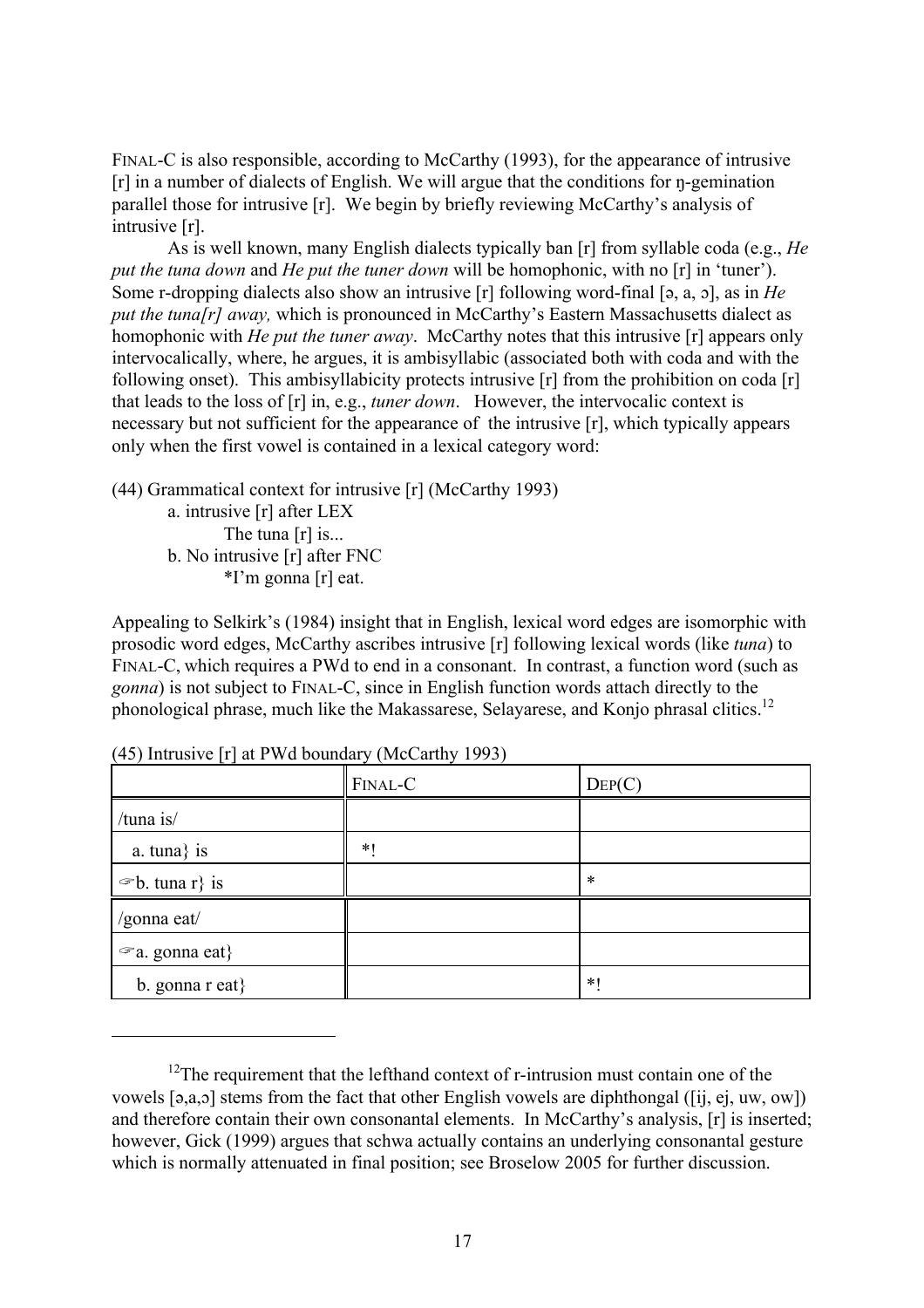The sole exceptions to the prohibition on intrusive [r] at the right edge of a functional category involve cases in w hich FNC appears at the right edge of a phonological phrase:

(46) Intrusive [r] after FNC I said I was gonna [r], and I did.

This fact is consistent with the analysis of intrusive [r] as appearing at the end of PWd, since Selkirk's constraint ALIGN (PPH, R, PWD, R) ensures that the right edge of a phonological phrase will also be the right edge of a prosodic word:

 $\gamma$ gonna, and.../  $\|$ CODA-COND  $\|$  FINAL-C  $\|$  DEP(C) a. gonna}, and  $\| *!$  $\Rightarrow$  b. gonna r}, and  $\parallel$  \*

(47) Intrusive [r] at PPh/PWd boundary

### **3.3.2. n-Gemination**

We now return to Konjo n-gemination, which we will argue is quite similar to English [r] intrusion. For intrusive [r] to appear, two conditions must be met: a phonological condition (flanking vowels) and a prosodic condition (PWd edge). Konjo n-gemination is subject to similar conditions.

Note first that Konjo geminates, like English intrusive [r], occur only intervocalically. This follows from the assumption (Hayes 1989) that geminate consonants represent a single feature matrix linked to two prosodic positions, coda and onset. Since Konjo limits both onsets and codas to a single consonant, the only possible position for a geminate is between two vowels.

Second, recall that  $\eta$ -gemination applies in preclitic contexts, but not to velar nasals followed by a true suffix. As we have seen, the preclitic context corresponds to the right edge of a prosodic word. Gemination permits the PWd to end in a consonant, while still allowing the consonant to serve as onset to the following vowel. Thus, FINAL-C accounts naturally for gemination before clitics, so long as FINAL-C and ONSET outrank the constraint that forbids a lexical singleton from being realized as a geminate. FINAL-C is in turn outranked by DEP(C), making gemination the only option for satisfying both FINAL-C and ONSET. The ranking of DEP(C) over FINAL-C is necessary to prevent the Makassarese pattern, illustrated by the realization of /botol/ as [botolo?] 'bottle' discussed in 2.5.2.

Following Hayes (1989), we assume that geminates represent a single consonant linked to two prosodic positions, both coda and onset. Assuming that coda (but not onset) consonants are dominated by a mora, the realization of an underlying singleton as geminate can be prevented by MORAFAITH (Broselow, Chen, and Huffman 1997):

(48) MORAFAITH: If the number of moras linked to  $S_i = n$  and  $S_i R S_o$ , then the number of moras linked to  $S_0 = n$ . (A segment linked to n moras in the input must be linked to n moras in the output.)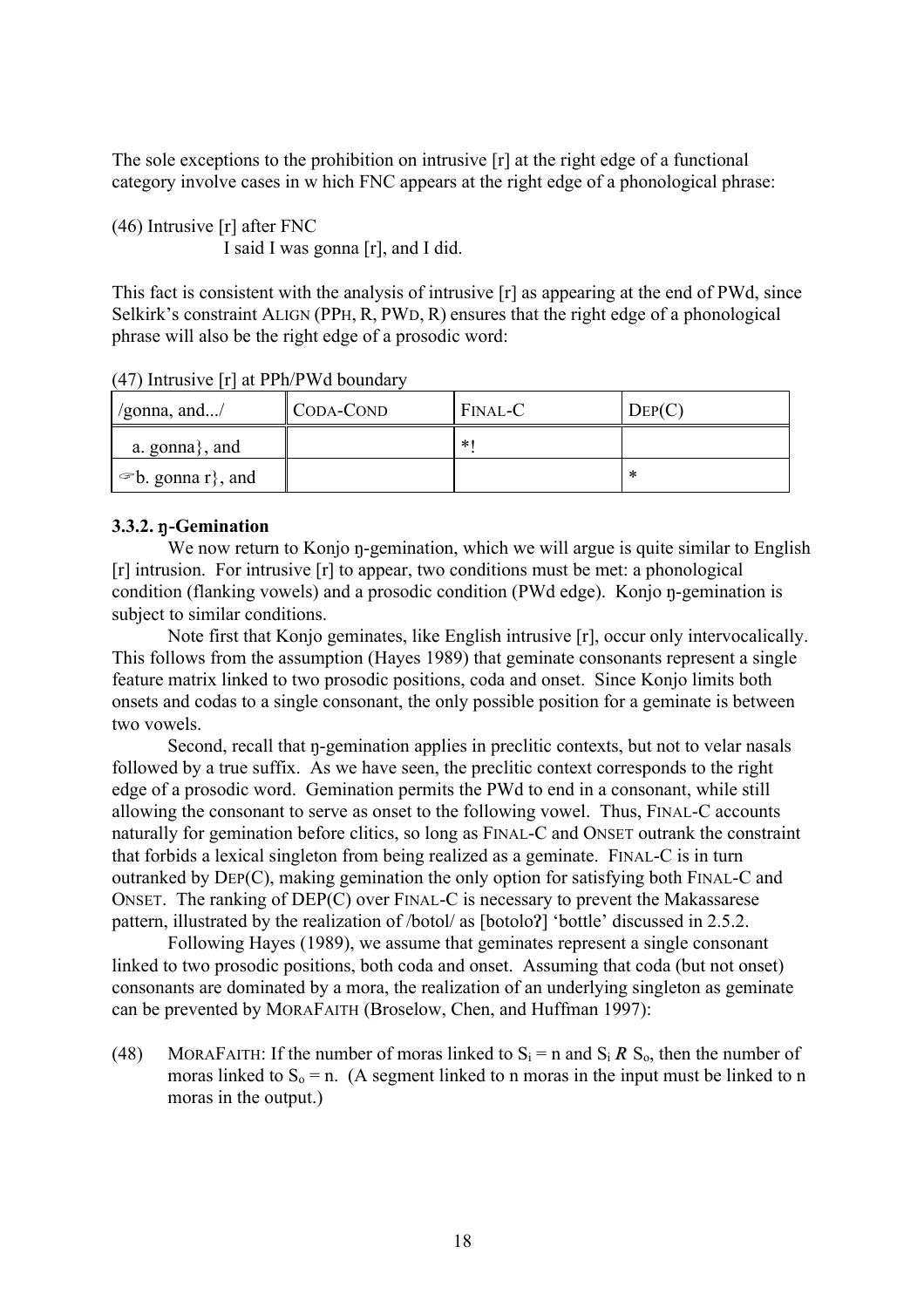A violation of MORAFAITH is incurred each time an underlyingly nonmoraic segment is assigned to coda position.<sup>13</sup> This constraint therefore favors the syllabification of a single intervocalic consonant as onset to the following vowel, rather than as a geminate linked to both coda and onset positions.

The phenomenon of n-gemination indicates that MORAFAITH is outranked by constraint(s) favoring gemination. The following tableau illustrates the role of FINAL-C and ONSET in triggering n-gemination:

|                                             | DEP-C | FINAL-C | <b>ONSET</b> | <b>MORAFAITH</b> |
|---------------------------------------------|-------|---------|--------------|------------------|
| /dinin-i/ $(TR)$<br>'make cold'             |       |         |              |                  |
| $\infty$ a. diní.n-i}                       |       | $\ast$  |              |                  |
| b. dining $-i$ }                            |       | $\ast$  |              | $*1$             |
| c. din $i$ .n-i?}                           | $*1$  |         |              |                  |
| $\dim$ j $=$ i/(ABS)<br>'he/she/it is cold' |       |         |              |                  |
| a. díni.} $\eta = i$                        |       | $*1$    |              |                  |
| $\mathcal{F}$ b. dinin.} n=i                |       |         |              | $\ast$           |
| c. dinin.}= $i$                             |       |         | $*$ (        | $\ast$           |

 $(49)$  No n-gemination before suffix; n-gemination before clitic

If gemination is motivated by the mandate that prosodic words should end in a consonant, we would expect that all words ending in velar nasals, not only those followed by a clitic, should be subject to  $\eta$ -gemination, so long as there is a following vowel to supply the correct phonological context. As Friberg and Friberg (1991) point out, this is indeed the case. Their example below, in which the first member of a phrase containing two lexical items exhibits  $\eta$ -gemination, establishes that the presence of a clitic is not required for  $\eta$ gemination:

 $(50)$  n-Gemination in V#V Context (Friberg and Friberg 1991)

| a. bájun       | 'ingredients'       |
|----------------|---------------------|
| b. útan        | 'vegetables'        |
| c. bájunn útan | 'vegetable makings' |

 $\overline{a}$ 

We conclude, then, that Konjo n-gemination, like the appearance of final glottal stop in Makassarese epenthetic words and the appearance of intrusive [r] in English, can be ascribed to a constraint requiring the right edges of PWd to be consonantal. While this constraint is

 $13$ For reasons discussed in section 3.4.2, we assume that geminate consonants share a mora with the preceding vowel, rather than projecting a new mora. Therefore, MORAFAITH, rather than DEP(MORA), is required to block gemination.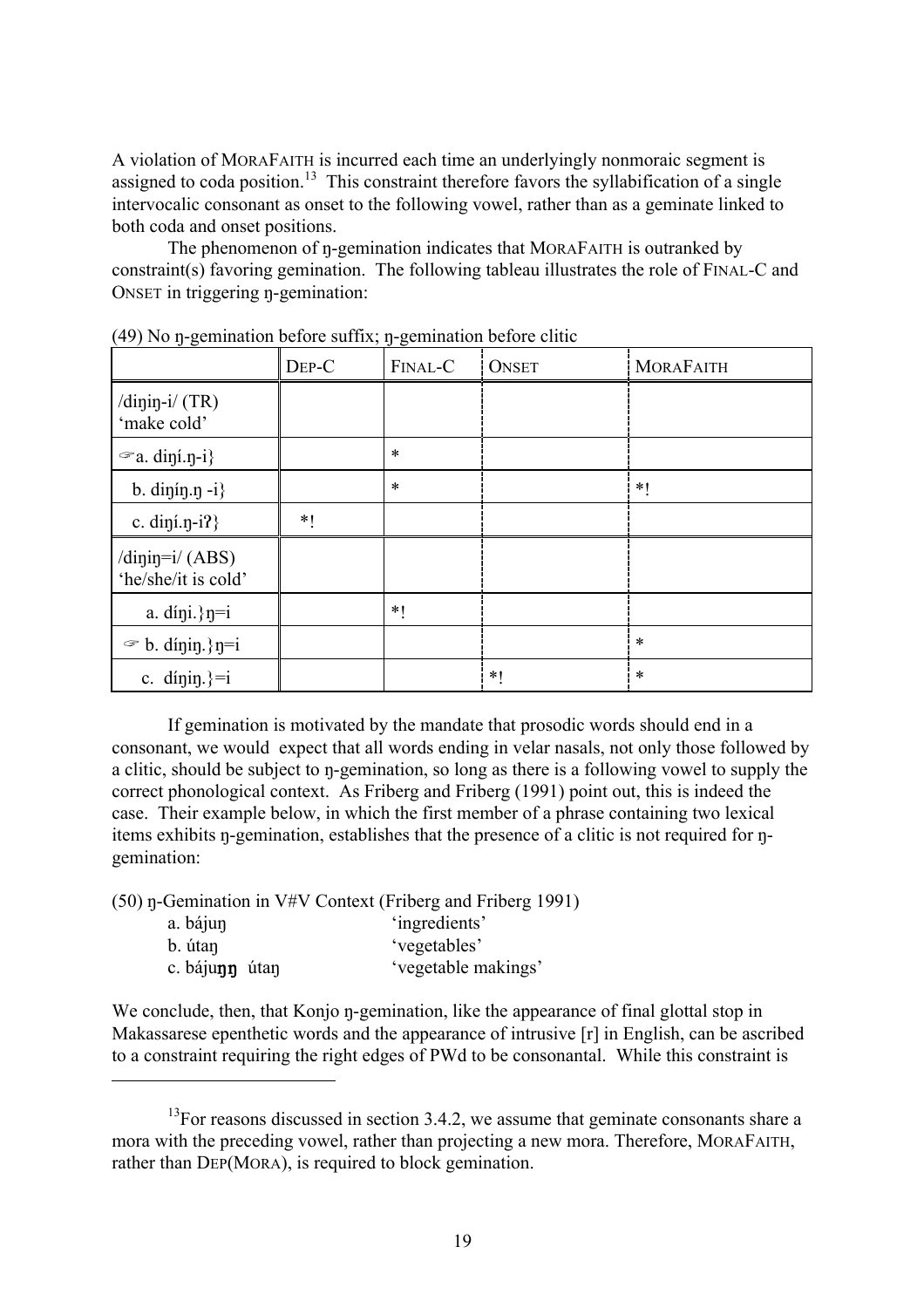ranked below DEP(C) in Konjo, thereby preventing addition of a new consonant, it is ranked above the constraint preventing gemination of a lexical single consonant. Thus gemination is a valid strategy for ensuring C-finality in PWds, so long as the phonological context supports a geminate. The next question to consider is why gemination is restricted to final velar nasals.

#### 3.3.3. Restriction of  $\eta$ -Gemination to Velar Nasals

In all three languages under consideration, words may end in a vowel, a velar nasal, or a glottal stop. In section 2.5 we saw that the three languages evidence an alternation between velar and glottal stops: generally,  $[k]$  appears in onset and  $[?]$  in coda, though in Selayarese and Konjo, a PWd-final glottal stop is retained even before a vowel-initial clitic:

| 'make good'  |
|--------------|
|              |
| 'he is good' |
|              |

In section 2.5.1, we analyzed the retention of the glottal stop in preclitic position as an effect of an Output-Output constraint demanding identity in place between the consonants contained in the surface exponents of the same morphosyntactic word. This Output-Output constraint can account for the failure of glottal stop to geminate in preclitic position (51c), the same position where a velar nasal is realized as geminate. Recall that glottal stops may undergo A-gemination, and that the geminate realization of glottal stop is [kk]:

(52) A-gemination

lúmpa?} 'jump' lumpá**kk**-i} 'jump on (something)'

If n-gemination of PWd-final consonants were extended to affect PWd-final glottal stops, such stops would necessarily be realized as geminate [k], violating the constraint requiring place identity between the base form and the preclitic form. The ranking of this O-O constraint above FINAL-C blocks gemination, as illustrated in the following tableau: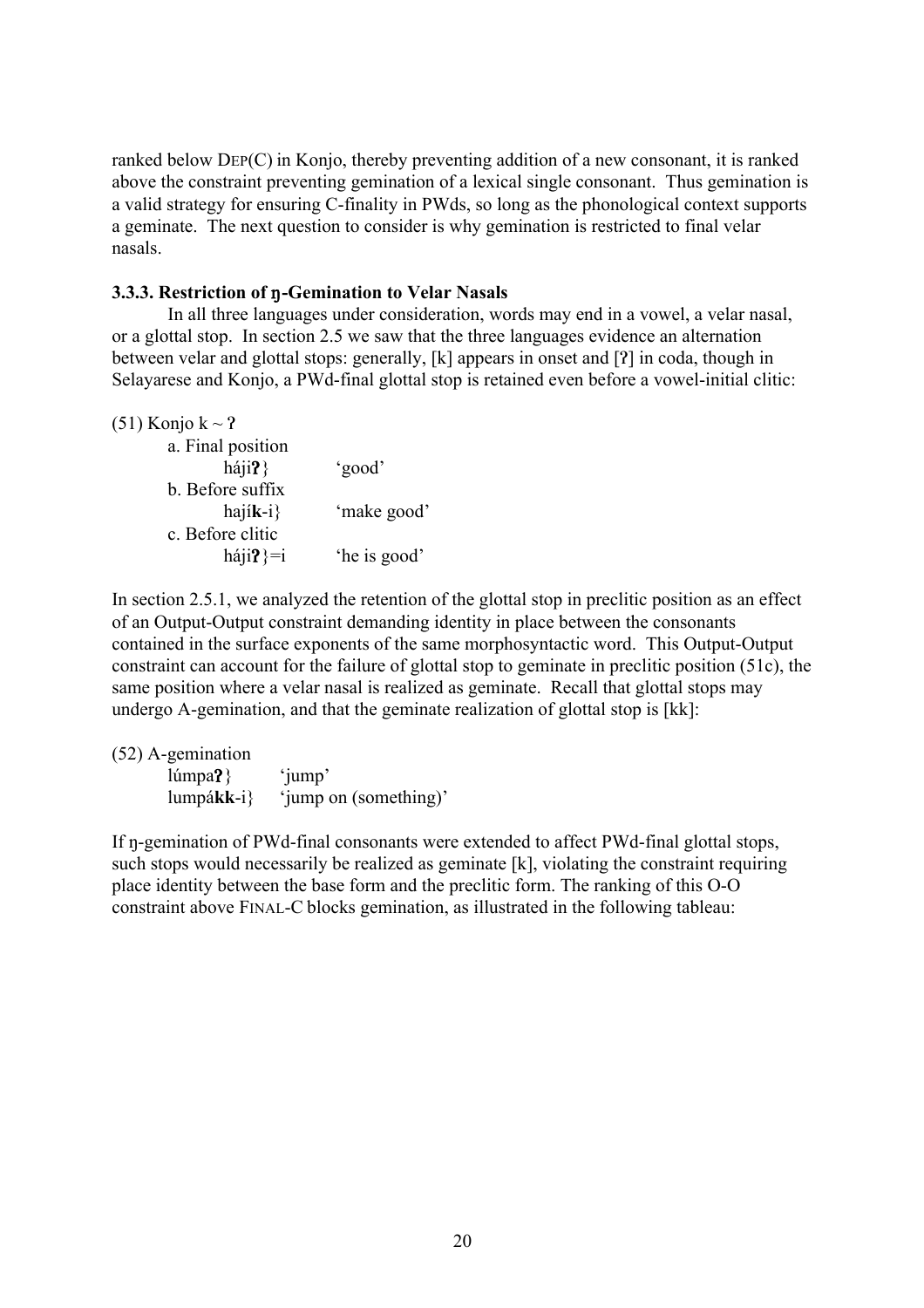|                                                           | <b>O-OIDENT</b><br>(CPLACE) | $*$ [?] ONSET | FINAL-C | <b>ONSET</b> | <b>MORAFAITH</b> |
|-----------------------------------------------------------|-----------------------------|---------------|---------|--------------|------------------|
| $/haji? = i/$<br>good=ABS<br>$\frac{6}{3}$ rd<br>is good' | base:<br>[háji?]            |               |         |              |                  |
| $\mathcal{F}$ a. há.ji?.} = i                             |                             |               |         | $\ast$       | $\ast$           |
| b. háji. $} = 2i$                                         |                             | *1            | $\ast$  |              |                  |
| c. há.ji.} $k = i$                                        | $*!$                        |               | $\ast$  |              |                  |
| d. há.jik.} $k=i$                                         | $*!$                        |               |         |              | $\ast$           |
| e. ha.ji?.}?=i                                            |                             | *1            |         |              | $\ast$           |

 $(53)$  PWd-edge gemination blocked with final [?]

The option of realizing glottal stop as either single or geminate [k](nc,d) is closed off by the output-output constraint. The gemination of glottal stop ( e) is blocked by the constraint forbidding glottal onsets, which also rules out (b), in which single glottal stop surfaces in onset position. These facts therefore allow us to determine the relative ranking of ONSET and \*[!]ONSET (discussed above). Ranking ONSET above \*[!]ONSET would incorrectly choose the output with geminate glottal stop:

| (54) Incorrect ranking |  |
|------------------------|--|
|                        |  |

|                                                    | <b>O-OIDENT</b><br>(CPLACE) | <b>ONSET</b> | FINAL-C | $*$ [?] ONSET | <b>MORAFAITH</b> |
|----------------------------------------------------|-----------------------------|--------------|---------|---------------|------------------|
| $/haji? = i/$<br>$3^{rd}$ is good'<br>(ABS clitic) | base:<br>[háji?]            |              |         |               |                  |
| a. há.ji?.} = i                                    |                             | *1           |         |               | $\ast$           |
| b. háji.} = $2i$                                   |                             |              | $*1$    | $\ast$        |                  |
| c. há.ji.} $k = i$                                 | $*1$                        |              | $\ast$  |               |                  |
| d. há.jik.} $k=i$                                  | $*1$                        |              |         |               | $\ast$           |
| $\mathcal{P}$ e. ha.ji?.}?=i                       |                             |              |         | $\ast$        | $\ast$           |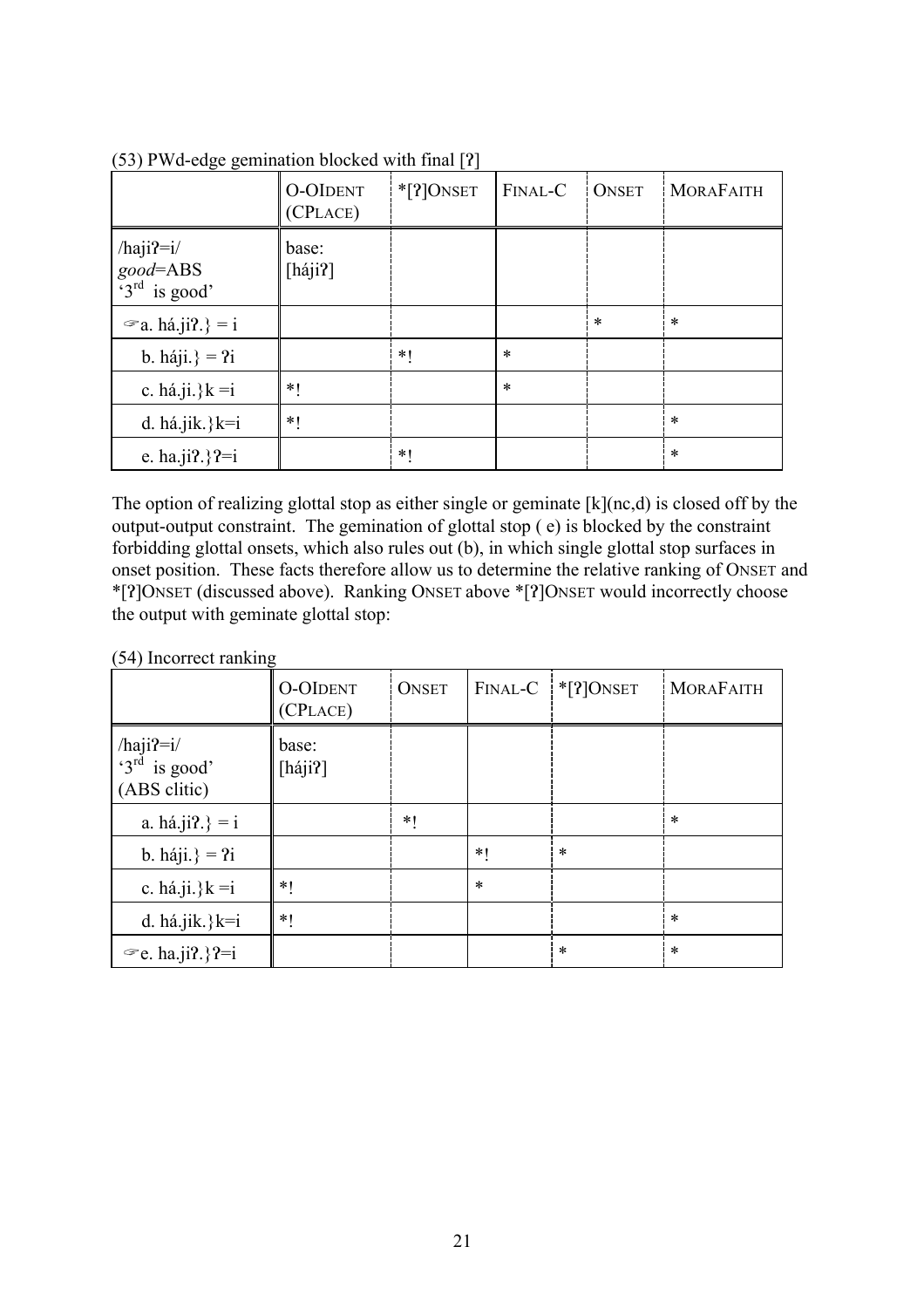As the tableau below shows, the earlier ranking in (53 ) is consistent with the presuffix context as well as the preclitic context:

|                                                       | <b>O-OIDENT</b><br>(CPLACE) | $*$ [?] ONSET | FINAL-C | <b>ONSET</b> | <b>MORAFAITH</b> |
|-------------------------------------------------------|-----------------------------|---------------|---------|--------------|------------------|
| $(55)$ /haji?-i/<br>'make good' (TR)                  |                             |               |         |              |                  |
| a. $ha.ji.2-i$ }                                      |                             | $*1$          | $\ast$  |              |                  |
| $\infty$ b. ha.jí.k-i}                                |                             |               | $\ast$  |              |                  |
| c. ha.jí?.-i}                                         |                             |               | $\ast$  | $*1$         | $\ast$           |
| d. ha.jík.k-i $\}$                                    |                             |               | $\ast$  |              | $*1$             |
| e. hají $2-i$ }                                       |                             | $*1$          | $\ast$  |              | $\ast$           |
| $(56)$ /haji?=i/<br>$3^{rd}$ is good'<br>(ABS clitic) | base:<br>[háji?]            |               |         |              |                  |
| $\mathcal{F}$ a. há.ji?.} = i                         |                             |               |         | *            | $\ast$           |
| b. háji. $} = 2i$                                     |                             | $*1$          | $\ast$  |              |                  |
| c. há.ji.} $k = i$                                    | $*1$                        |               | $\ast$  |              |                  |
| d. há.jik.} $k=i$                                     | $*1$                        |               |         |              | $\ast$           |
| e. há.ji?.}?=i                                        |                             | $*!$          |         |              | $\ast$           |

No Gemination of [?]

Gemination is blocked in preclitic forms by the combination of the Output-Output constraint and the constraint forbidding glottal onsets. In presuffix forms, where the Output-Output constraint is irrelevant, gemination is blocked by MORAFAITH, which favors syllabifying the stem-final consonant solely as an onset.

by [a]. This gemination will not be blocked by the Output-Output constraint, as the However, we saw in section 3.1 that gemination can occur in presuffixal contexts, illustrated by alternations such as *lúmpa*? 'jump' vs. *lumpákk-i* 'jump on.' For older speakers, this gemination is limited to contexts in which the stem-final consonant is preceded transitivizing suffix *-i* of *lumpákk-i* forms part of the morphosyntactic word, and the base form 'jump, intransitive' is not in a correspondence relation with the derived form 'jump, transitive.' But MORAFAITH, which rules out (nd) *hajíkk-i*, is not decisive in *lumpákk-i* and must therefore be outranked by some constraint which forces gemination in this context. We turn now to closer consideration of A-gemination.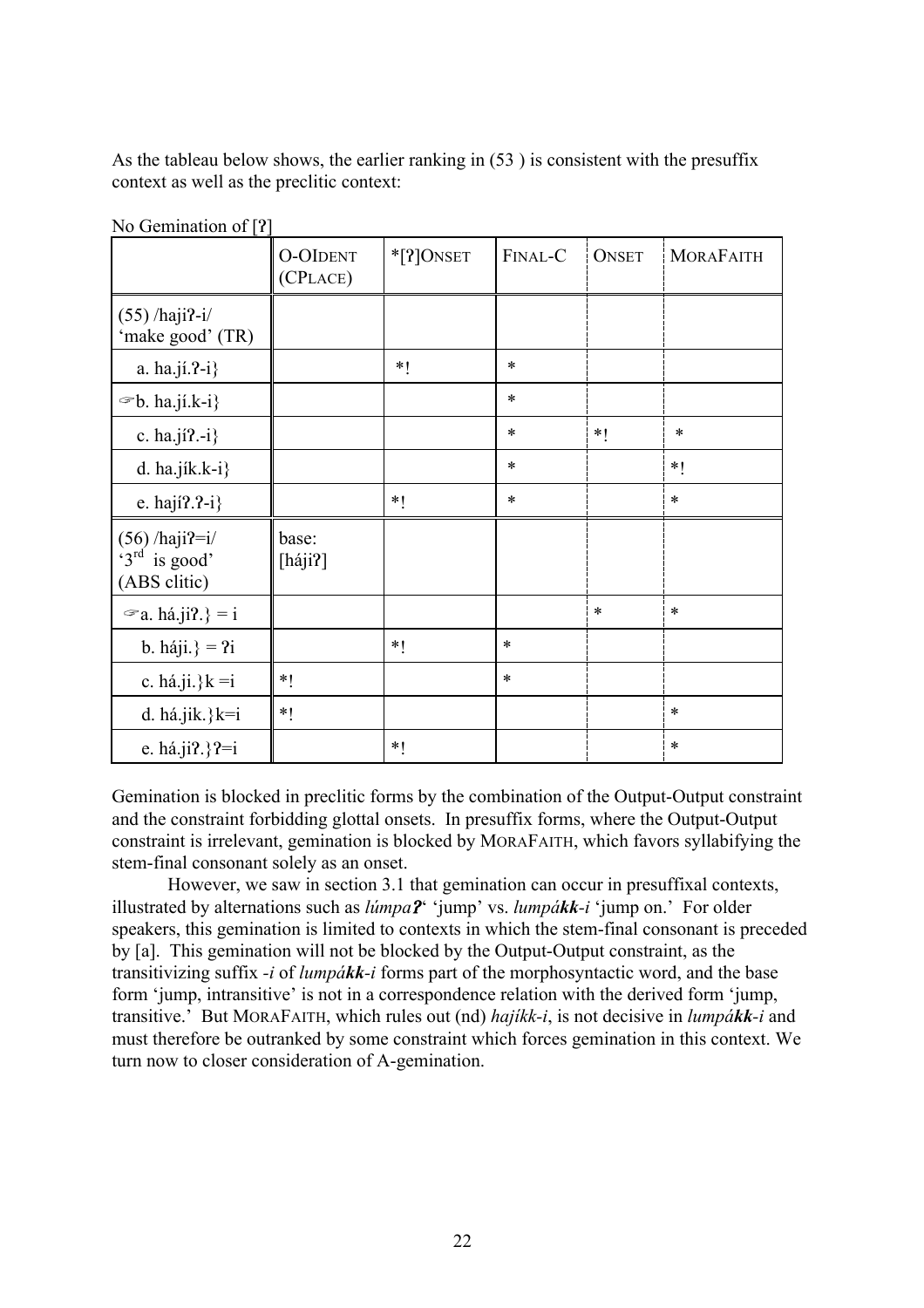#### **3.4. A-Gemination: Anchor Effect 3.4.1. Motivation for A-Gemination**

As outlined in section 3.1, A-gemination occurs in stem-final consonants which precede a suffix within the same prosodic word (and which also, for some speakers, follow [a]):

(57) A-gemination

a. tára**n** $\}$  'sharp'<br>b. tará**nn**-i} 'make 'make (something) sharp' *sharp*-TR

We argue that A-gemination occurs in response to ANCHOR-R(STEM,SYLLABLE), which requires the right edge of a stem to correspond to the right edge of a syllable. Recall that McCarthy and Prince (1994) have argued that such a constraint operates in Makassarese to force insertion of a glottal stop at the right edges of stems ending in epenthetic vowels but not those ending in lexical vowel (e.g., *botolo?* 'bottle' from stem /botol/, but *lompo* 'big' (\**lompo*!) from stem /lompo/). We repeat the constraint below:

(58) ANCHOR-R(STEM,SYLLABLE): The right edge of a stem should coincide with the right edge of a syllable (McCarthy and Prince 1994).

Assuming that geminate consonants are ambisyllabic, gemination permits a stem-final consonant before a vowel-initial suffix to satisfy both ONSET and ANCHOR-R. We postpone the effect of preceding vowel context to section 3.4.2., considering at this point the prosodic conditioning of A-gemination. The following tableau illustrates the role of Anchor-R in inducing gemination of presuffixal velar nasal:

| $\sqrt{277}$ is semination                                       |              |                      |                  |  |  |  |
|------------------------------------------------------------------|--------------|----------------------|------------------|--|--|--|
| $\frac{1}{2}$ / taran - i/ 'make sharp'<br>$(TR \text{ suffix})$ | <b>ONSET</b> | ANCHOR-R(STEM, SYLL) | <b>MORAFAITH</b> |  |  |  |
| σ<br>$\sigma$<br>$\infty$ a. ta ra $\eta$ - i}                   |              |                      | $\ast$           |  |  |  |
| $\sigma$<br>$\sigma$<br>b. ta r a $\pi - i$                      |              | $*1$                 |                  |  |  |  |
| $\sigma$<br>$_\mathbb{A}^\sigma$<br>c. ta ra $\eta$ - i}         | *1           |                      | *                |  |  |  |

 $(50)$  A-gemination

If untrammeled by other constraints, ANCHOR-R should cause any stem-final consonant in prevocalic position to be geminate, regardless of whether the following vowel is contained in a suffix or a clitic. However, stem-final glottal stops geminate only before true suffixes, even though the consonant is, of course, stem-final in the preclitic position as well: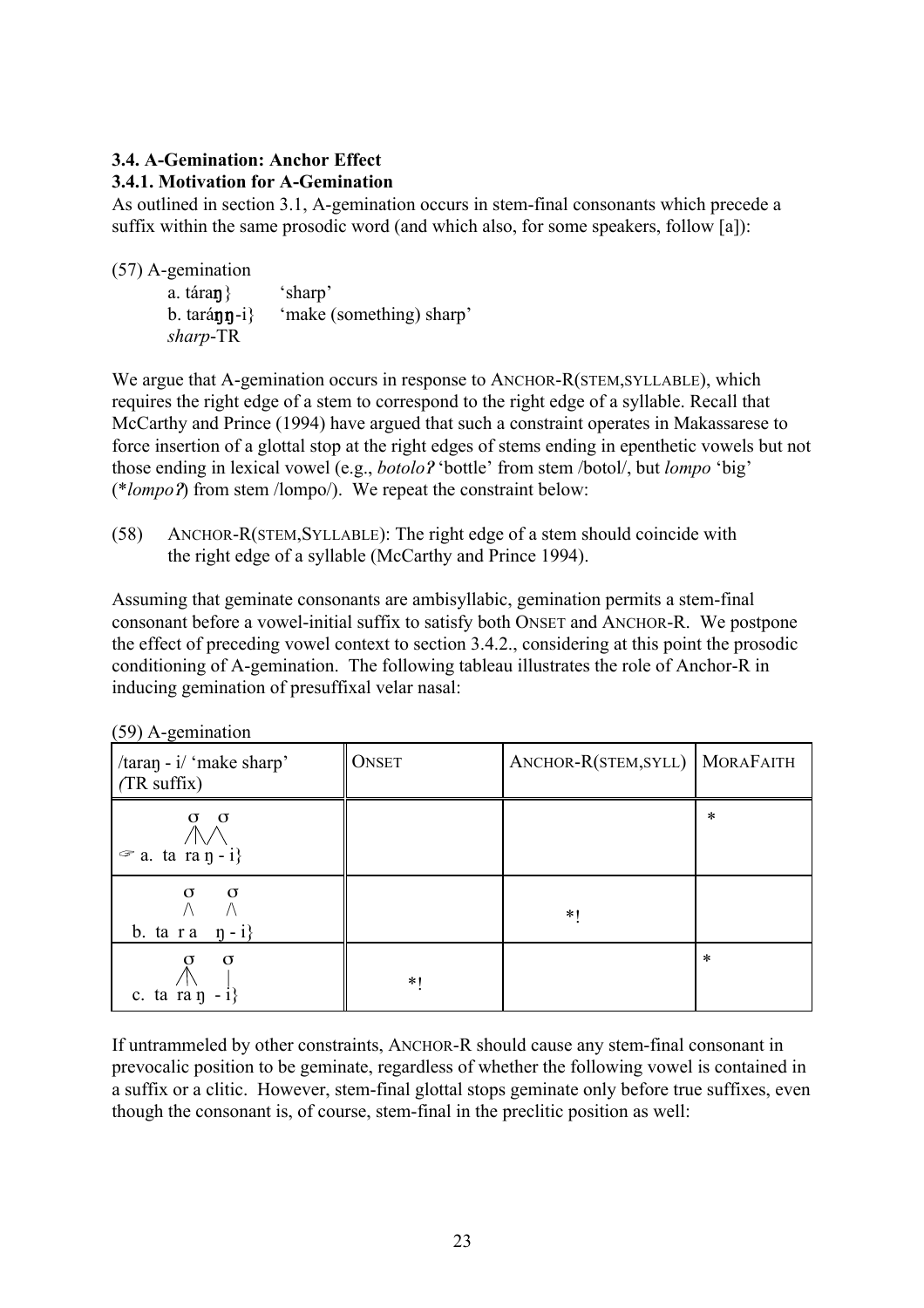```
(60) Stem /lumpa? 'jump'
a. gemination before true suffix
     lumpákk-i} 'jump (on something)'
     jump-TR
b. no gemination before clitic
    lúmpa? =a 'I jump'
    jump=1<sup>st</sup> ABS
```
We argued above that gemination of glottal stops in preclitic position is blocked by the Output-Output constraint requiring all consonants in the preclitic form to have the same place specification as their correspondents in the isolation form. Ranked above ANCHOR-R(STEM, SYLL), the Output-Output constraint will block gemination before clitics, but not before suffixes, because the correspondence relationship holds between the base form and the preclitic form, but not between the base and the presuffixal form, which constitute separate words with separate sets of morphosyntactic features.

The remaining consonants that may occur in stem-final position are [r,l,s]. Like glottal stop, these consonants geminate before true suffixes but not before clitics:

(61) Stem /ajar/ 'teach' (Friberg and Friberg 1991) a. A-gemination before suffix jáko} ajá**rr**-i}=?i 'don't teach him' neg *teach*-TR=prohibitivizer b. No A-gemination before clitic ann-ájara}=i 'he teaches' TR- *teach*=i 3rd ABS

The failure of stem-final [r,l,s] to geminate before a following epenthetic vowel, as in (61b), is puzzling. In a form like  $a_{\text{np}-d\text{j}} a_{\text{r}} = i$  the teaches' the following vowel provides a context in which stem-final [r] could geminate.

We cannot appeal here to an Output-Output constraint to block gemination (as we did with final glottal stops). However, there is a difference between [r,l,s]-final stems and those ending in velar nasal or glottal stop: the anomalous stress induced by vowel epenthesis. The foot structures of the relevant forms (with foot edges marked by parentheses) are as follows:

(62) a. a(járr-i)} 'teach (someone)' b. ann-(ája)ra}=i 'he teaches' (\*ájar)ra}=i

Note that in (62a), the geminate [r] is contained within a foot. What is needed to rule out gemination of [r,l,s] before an epenthetic vowel, as in (62b), is a constraint that forbids syllable association lines from crossing the right edge of a foot. We appeal here to the family of constraints proposed by Itô and Mester (1994, 1999) demanding that the edges of prosodic constituents be 'crisp':

(63) CRISPEDGE-RIGHT(FOOT): Any segment contained within a foot is linked only to syllables contained exclusively within that foot.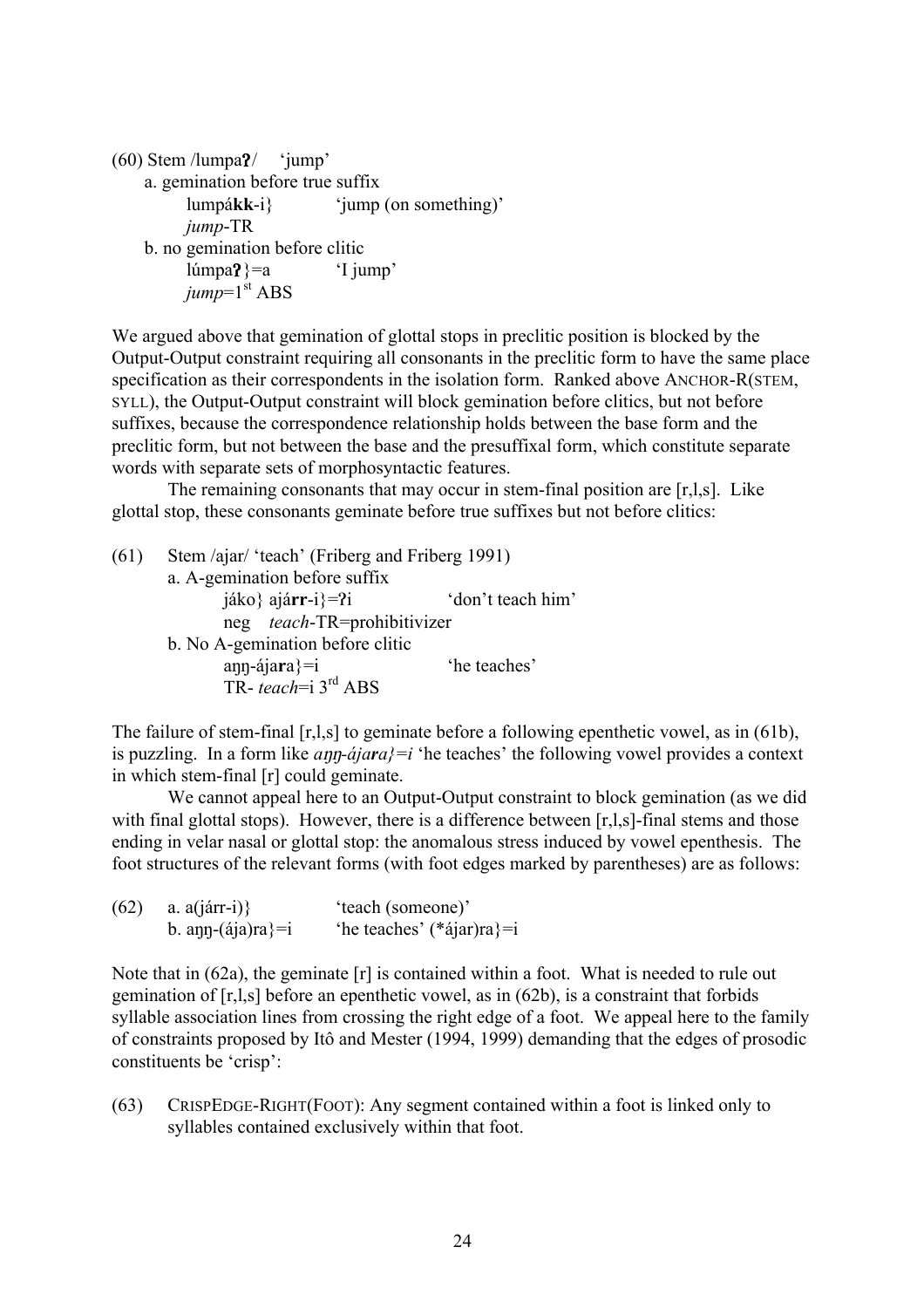Ranked above ANCHOR-R(STEM, SYLLABLE), the CRISPEDGE(FOOT) constraint will prevent gemination of [r,l,s] before an epenthetic vowel.

Note that  $\eta$ -gemination may produce violations of CrispEdge, as in  $\frac{d\eta(\eta)}{d\eta}$ ?-i 'it is cold'. This is not surprising, as we have argued that  $\eta$ -gemination and A-gemination reflect two independent constraints:  $\eta$ -gemination is a response to FINAL-C, which demands that prosodic words end in a consonant, while A-gemination is a response to ANCHOR-R(STEM,SYLLABLE), which demands that the final segment of a stem be syllable-final. The ranking FINAL-C, ONSET >> CRISPEDGE-R(FOOT) >> ANCHOR-R(STEM, SYLLABLE) allows ngemination, but not A-gemination, to create non-crisp edges:

| /dinin = $i (3rd ABS)$ /<br>'it is cold' |      |      | FINAL-C   ONSET   CRISPEDGE-R<br>(FOOT) | <b>ANCHOR-R</b><br>(STEM, SYLL) | <b>MORA</b><br>FAITH |
|------------------------------------------|------|------|-----------------------------------------|---------------------------------|----------------------|
| a. $(dipip)$ }= i                        |      | $*1$ |                                         |                                 |                      |
| $\mathcal{F}$ b. (dinin)} n= i           |      |      | $\ast$                                  |                                 | ∗                    |
| c. $(dipi)$ } $\eta = i$                 | $*1$ |      |                                         | ∗                               |                      |

 $(64)$  n-gemination applies despite CRISPEDGE

(65) A-gemination is blocked by CRISPEDGE

| /ajar = $i (3rd ABS)$ /<br>'he teaches' |   |   | FINAL-C ONSET CRISPEDGE-R   ANCHOR-R<br>(FOOT) | (STEM, SYLL) | <b>MORA</b><br>FAITH |
|-----------------------------------------|---|---|------------------------------------------------|--------------|----------------------|
| $\mathcal{F}$ a. (aja)ra}= i            | * | * |                                                | ∗            |                      |
| b. $(\text{aiar})\text{ra} = i$         | * | * | $*1$                                           |              | ∗                    |

Underlying geminates (such as the [mm] in *jámmara* 'dirty') are preserved by MORAFAITH, but these geminates do not occur at the right edge of a foot. Given the overwhelming consistency of penultimate stress, the only position in which a foot may be followed by another (nonclitic) syllable is in epenthetic forms, where gemination is never found.

### **3.4.2. Restriction of A-gemination to Post-[a] Context**

While Konjo speakers seem to have generalized A-gemination to other vocalic contexts, we still must explain why Friberg and Friberg's older speakers restricted presuffixal gemination to post-[a] contexts. Crucial to understanding this restriction on A-gemination is the fact that [a] is the only one of Konjo's five vowels ([i,e,a,o,u]) for which Friberg and Friberg note a distinct pre-geminate allophone; they describe [a] as a schwa before nasal geminates, and what they describe as a raised [a] before other geminates. We assume that the pregeminate [a] represents a reduced vowel. We further assume that for speakers who geminate only after [a], the relevant restriction is that geminates may be derived only if they are preceded by a reduced vowel. To account for this restriction, we propose that geminate consonants in Konjo share a mora with a preceding vowel, rather than occupying their own mora: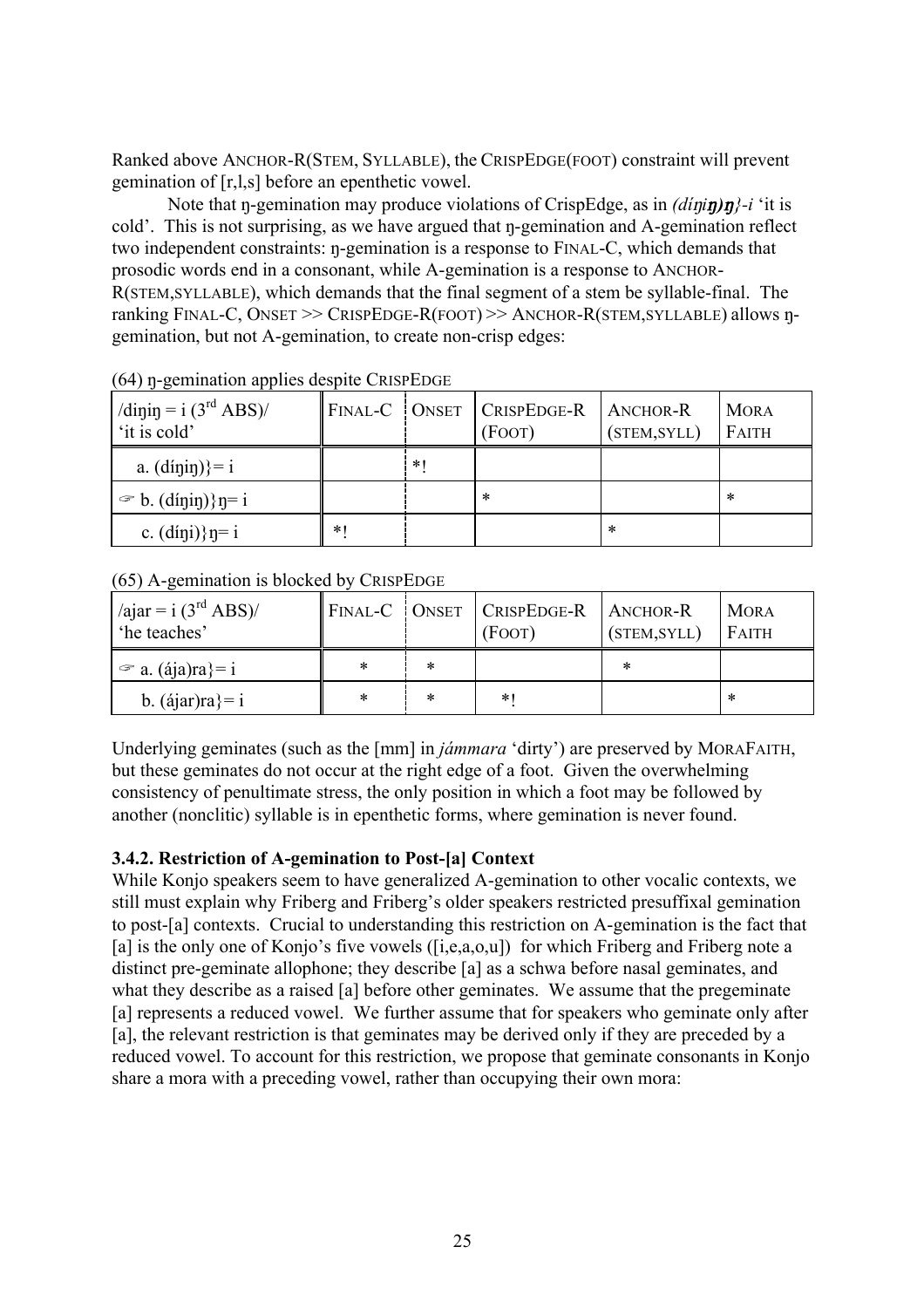(66) Mora-sharing structure for geminates



The option of geminates sharing a mora with a preceding vowel was proposed by Broselow, Chen, and Huffman (1997) for Malayalam geminates, and indeed for all coda consonants that do not add weight to the syllable with which they are affiliated. Broselow, Chen, and Huffman propose two constraints, NOCMORA (The head of a mora must be a vowel) and NOSHAREDMORA (Moras should be linked to single segments), which favor monomoraic VC rimes and bimoraic VC rimes, respectively. Broselow, Chen, and Huffman also posit constraints restricting the types of segments that can participate in the mora sharing relation. For Konjo, high-ranking NOCMORA would force all coda consonants to share a mora with a preceding vowel (consistent with the weight equivalence of CV and CVC syllables). Additional constraints forbidding reduction of any vowel other than [a] and forbidding nonreduced vowels to share a mora with a consonant would restrict gemination to the post-[a] context:

(67)

a. IDENTFEATUREV[-LOW]: The output correspondent of a nonlow vowel must be identical with its input correspondent.

b. \*[FULLV-C]MORA: A nonreduced vowel may not share a mora with a consonant.

The ranking for those speakers who permit presuffixal gemination only after [a] would be as illustrated in the following two tableaux: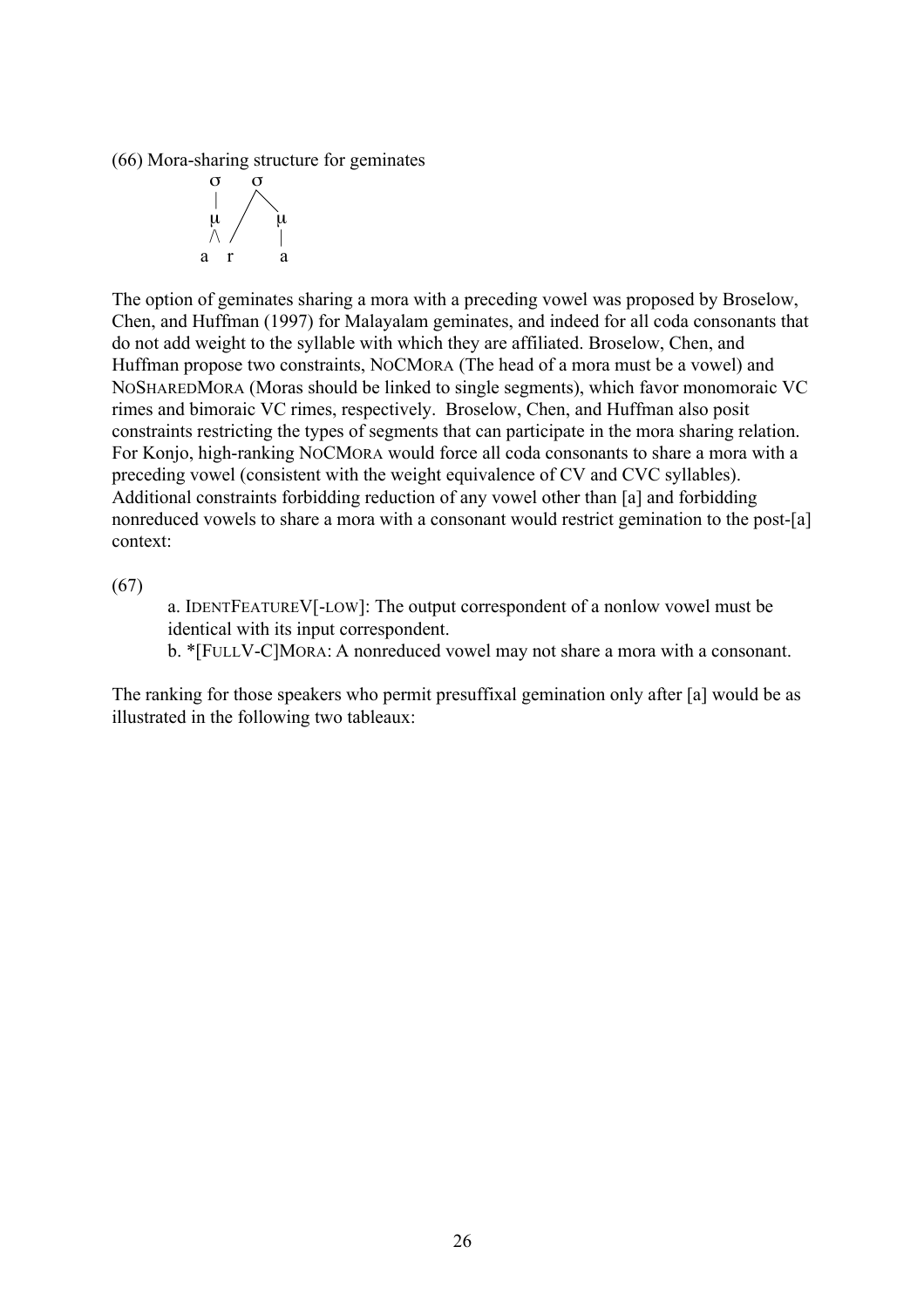| $\frac{1}{2}$                                                          |         |              |                          |                           |                              |                          |
|------------------------------------------------------------------------|---------|--------------|--------------------------|---------------------------|------------------------------|--------------------------|
|                                                                        | FINAL-C | <b>ONSET</b> | $\rm NoC$<br><b>MORA</b> | <b>IDENTV</b><br>$[-LOW]$ | $*$ [FULLV-C]<br><b>MORA</b> | ANCHOR-R<br>(STEM, SYLL) |
| $\infty$ a. dini.n-i}                                                  | $\ast$  |              |                          |                           |                              | $\ast$                   |
| $\sigma$<br>$\sigma$<br>$\mathbb N$<br>$\mu\mu\mu$                     |         |              |                          |                           |                              |                          |
| b. din in- $i$ }                                                       | $\ast$  |              | $*1$                     |                           |                              |                          |
| $\sigma$ $\sigma$<br>$\mu$ $\mu$<br>$\left \right $<br>c. din $In-i$ } | $\ast$  |              |                          | $*1$                      |                              |                          |
| $\sigma$ $\sigma$<br>$\mu$ $\mu$<br>$d.$ din in-i}                     | $\ast$  |              |                          |                           | $*1$                         |                          |

(68) Presuffix gemination restricted to [a] (older speakers)

# (69) Presuffix gemination after [a]

| $/taran-i/$<br>'make sharp'                            | FINAL-C | <b>ONSET</b> | NoC<br><b>MORA</b> | <b>IDENTV</b><br>$[$ -LOW] | $*$ [FULLV-C]<br><b>MORA</b> | ANCHOR-R<br>(STEM, SYLL) |
|--------------------------------------------------------|---------|--------------|--------------------|----------------------------|------------------------------|--------------------------|
| a. $\text{tara}.\text{n-i}$                            | $\ast$  |              |                    |                            |                              | $*1$                     |
| $\sigma$ $\sigma$<br>$\mu\mu\mu$                       |         |              |                    |                            |                              |                          |
| b. tar $a$ n-i}                                        | $\ast$  |              | $*1$               |                            |                              |                          |
| $\sigma$<br>$\sigma$<br>$\mu$ $\mu$<br>$\left \right $ |         |              |                    |                            |                              |                          |
| $\infty$ c. tar $\varphi$ <sub>1</sub> }               | $\ast$  |              |                    |                            |                              |                          |
| $\sigma$ $\sigma$<br>$\mu$<br>$\mu$<br>$\mathbb N$     |         |              |                    |                            |                              |                          |
| d. tar $an-i$ }                                        | $\ast$  |              |                    |                            | $*1$                         |                          |

The pattern whereby presuffixal gemination is restricted to post-[a] contexts while preclitic gemination applies after any vowel is accounted for by the independent rankings of the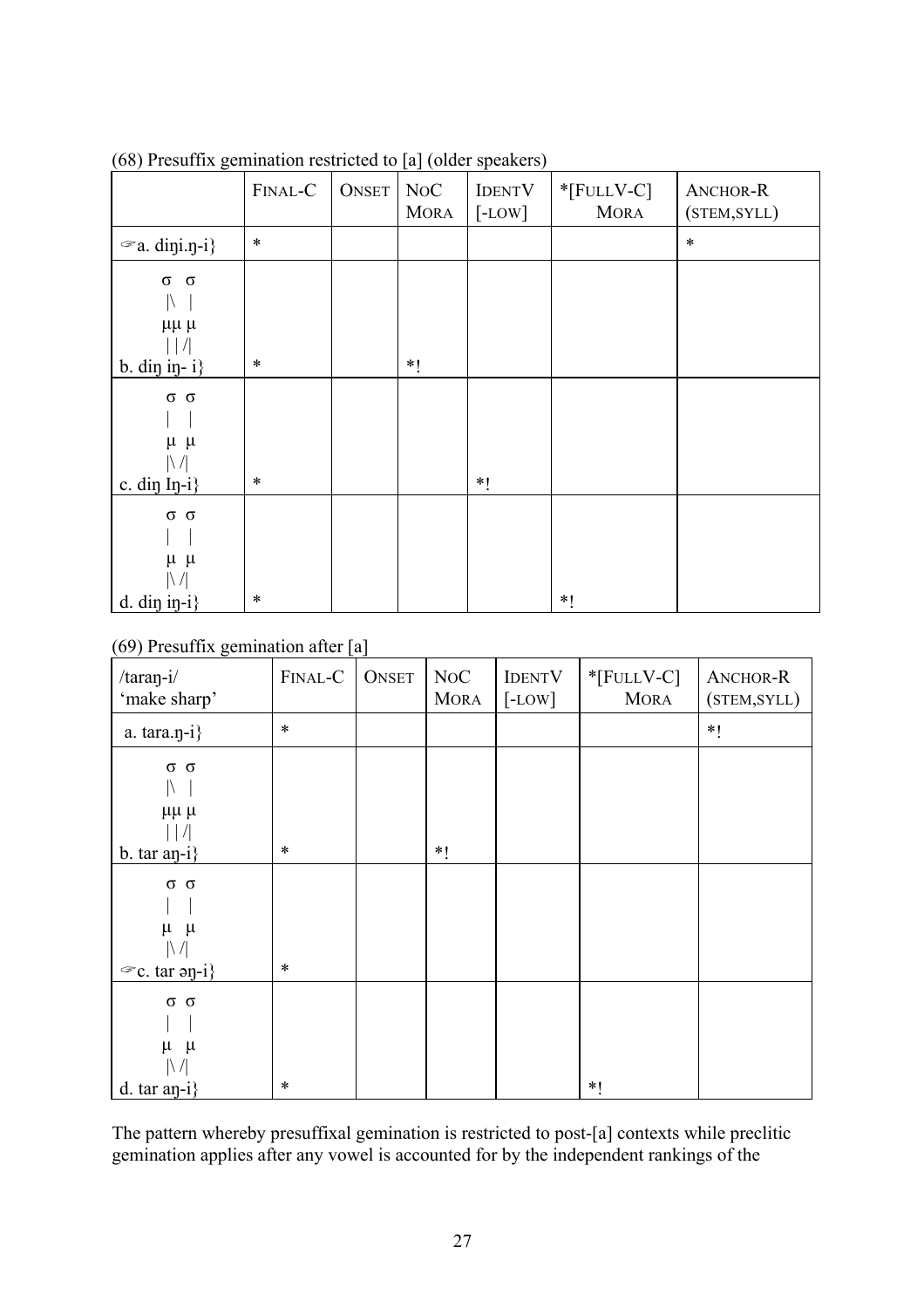constraints triggering n-gemination and A-gemination: FINAL-C outranks the constraints that limit mora sharing to [a], while ANCHOR-R(STEM,SYLLABLE) ranks below these constraints.

|                                                              | FINAL-C | <b>ONSET</b> | NoC<br><b>MORA</b> | <b>IDENTV</b><br>$[$ -LOW] | $*$ [FULLV-C]<br><b>MORA</b> | ANCHOR-R<br>(STEM, SYLL) |
|--------------------------------------------------------------|---------|--------------|--------------------|----------------------------|------------------------------|--------------------------|
| a. dini.} $\eta = i$                                         | $*1$    |              |                    |                            |                              | $\ast$                   |
| $\sigma$<br>$\sigma$<br>$\mu\mu$ $\mu$<br>b. din in $=$ i    |         |              | $*!$               |                            |                              |                          |
| $\sigma$<br>$\sigma$<br>$\mu$<br>$\mu$<br>c. din $In$ }=i    |         |              |                    | $*1$                       |                              |                          |
| $\sigma$<br>$\sigma$<br>μ<br>$\mu$<br>$\infty d$ . din in}=i |         |              |                    |                            | $\ast$                       |                          |

 $(70)$  n-gemination

The diagrams below summarize the rankings of the constraints discussed above:

(80) Konjo

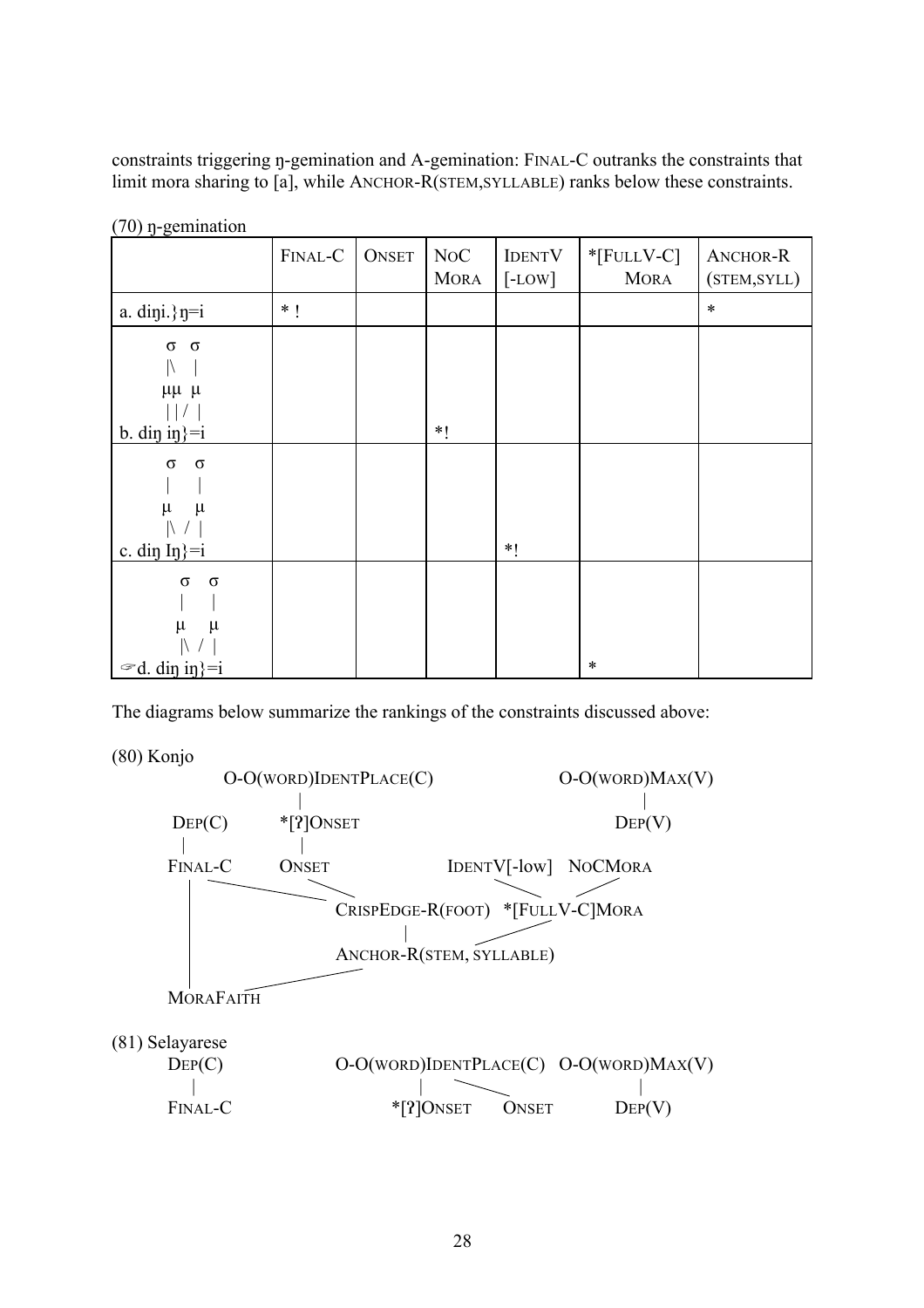```
(82) Makassarese
```

```
ANCHOR-R(STEM, SYLLABLE) *[?]ONSET ONSET
  |
 FINAL-C O-O(WORD)IDENTPLACE(C)
   \overline{\phantom{a}}|
 \text{Dep}(C)
```
### **5. Conclusion**

We have seen how various phonological patterns in the Makassar languages – stress alternations, alternations in copy-vowel insertion, velar-glottal alternations, and the complex gemination patterns of Konjo – can be analyzed by assuming differences in prosodic structure between forms with true suffixes vs. forms with suffixal clitics, along with a set of constraints that enforce particular relationships between morphosyntactic and prosodic structure.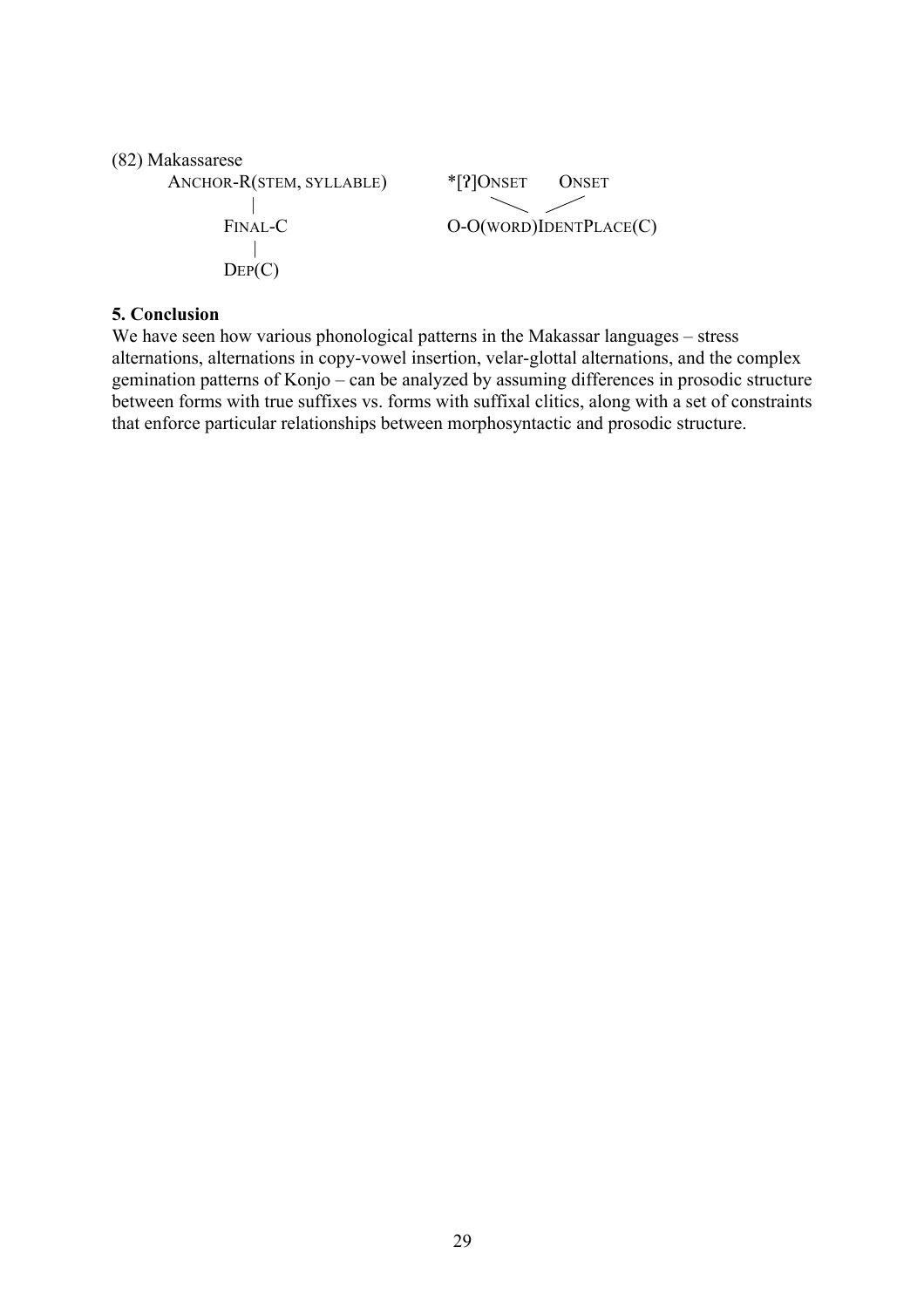#### **References**

- Alderete, John (1999a) Faithfulness to prosodic heads. In Ben Hermans and Marc van Oostendorp, eds., *The Derivational Residue in Phonology*. Amsterdam: John Benjamins.
- Alderete, John (1999b) Head dependence in stress-epenthesis interaction. In Ben Hermans and Marc van Oostendorp (eds.) *The Derivational Residue in Phonology,* 29-50. Amsterdam: John Benjamins.
- Aronoff, Mark, Azhar Arsyad, Hasan Basri, and Ellen Broselow (1987) Tier configuration in Makassarese reduplication. *CLS 23, Part Two*, 1-15.
- Basri, Hasan (1998) Field Notes: Buginese, Konjo, Makassarese.
- Basri, Hasan (1999) *Phonological and Syntactic Reflections of the Morphological Structure of Selayarese*. Unpublished doctoral dissertation, State University of New York at Stony Brook.
- Basri, Hasan, Ellen Broselow, and Daniel Finer (2000) Clitics and crisp edges in Makassarese. Catherine Kitto and Carolyn Smallwood (eds.) *AFLA VI: Proceedings of the Sixth Austronesian Formal Linguistics Association*, 25-36. University of Toronto (Paper presented at AFLA IV).
- Benua, Laura (1995) Identity effects in morphological truncation. *UMOP* 18, 77-136.
- Broselow, Ellen (1999) Stress, epenthesis, and segment transformation in Selayarese loans. In Steve Chang, Lily Liaw, and Josef Ruppenhofer (eds.) *Proceedings of the 25th Annual Conference of the Berkeley Linguistics Society*, UC Berkeley: 311-325.
- Broselow, Ellen (2005) The end of the word in Makassar languages. Talk presented at Long Island Sounds Meeting, Yale University.
- Broselow, Ellen (2008) Stress-epenthesis interactions. In Bert Vaux and Andrew Nevins (eds.) *Rules, Constraints, and Phonological Phenomena,* 121-148*.* Oxford: Oxford University Press.
- Broselow, Ellen, Su-I Chen, and Marie Huffman. (1997) Syllable weight: convergence of phonology and phonetics. *Phonology* 14, 47-82.
- Finer, Daniel (2000). Cyclic clitics in Selayarese. *AFLA VI: Proceedings of the Sixth Austronesian Formal Linguistics Association,* edited by Catherine Kitto and Carolyn Smallwood, University of Toronto, pp. 137-160.
- Finer, Daniel (2002) Phases and Selayarese movement. In Norvin Richards and Andrea Rackowski (eds.) *AFLA VIII: Proceedings of the Eighth Annual Meeting of the Austronesian Formal Linguistics Association.* MIT Working Papers in Linguistics, 155-172.
- Friberg, Barbara (1996) Konjo's peripatetic person markers. In Hein Steinhauer, ed., *Papers in Austronesian Linguisics No. 3.* Pacific Linguistics Series A-84, pp. 137-171. (see also 6ICAL, Honolulu, 1991).
- Friberg, Timothy and Barbara Friberg (1991) Notes on Konjo phonology. In J.J. Sneddon, ed., *Studies in Sulawesi Linguistics, Part II*, 71-115. NUSA: Linguistic Studies of Indonesian and Other Languages in Indonesia 33.
- Gick, Bryan (1999) A gesture-based account of intrusive consonants in English. *Phonology* 16, 29-54.
- Hayes, Bruce (1989) Compensatory lengthening in moraic phonology. *Linguistic Inquiry* 20, 253-306.